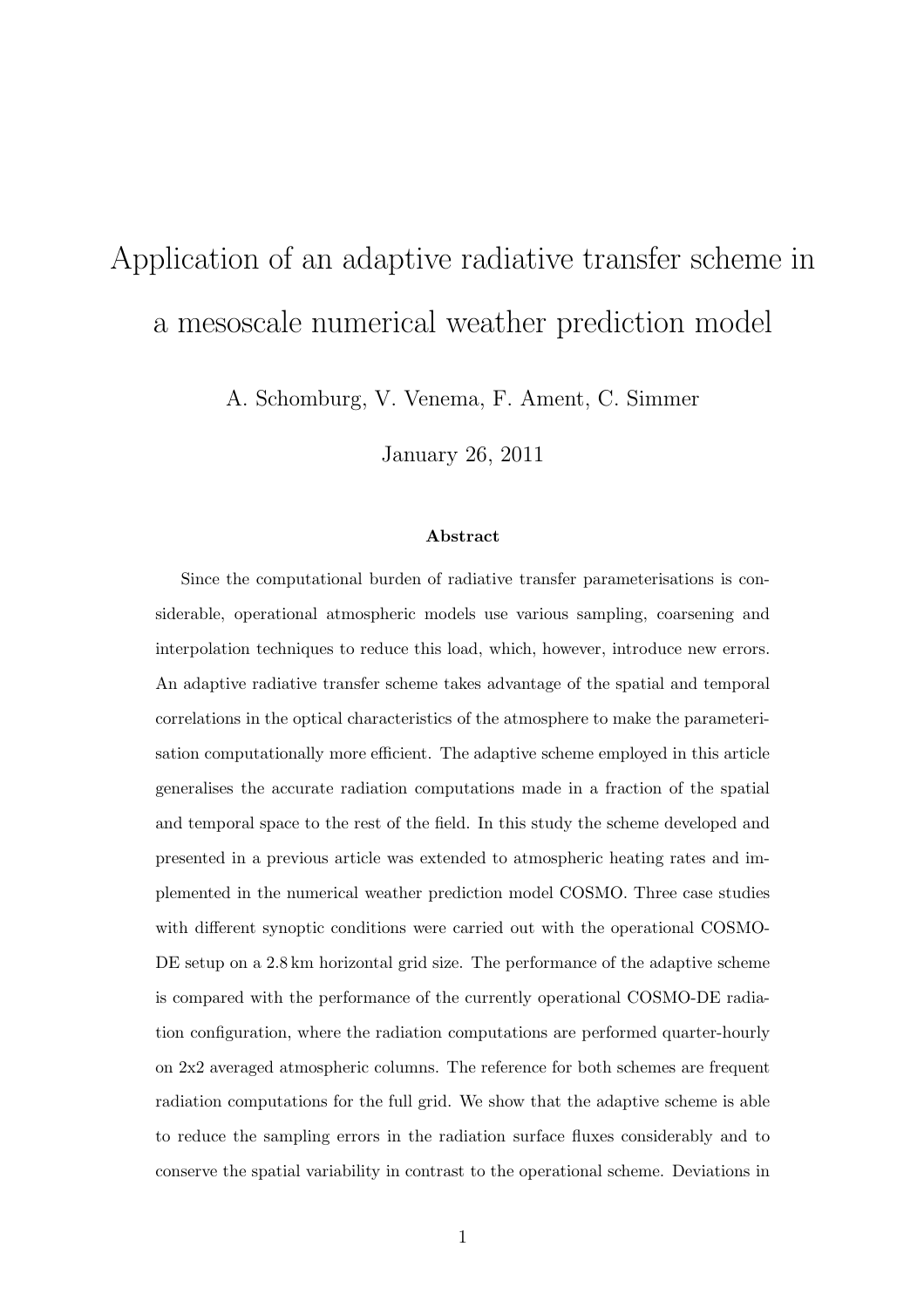the three-dimensional heating rates are reduced for larger averaging scales. Physical relationships between the radiative quantities and cloud water or rain rates are better captured. It is shown that these improvements also lead to improvements with respect to the dynamical development of the model simulation, showing a smaller divergence from the reference model run.

## 1 Introduction

Radiative fluxes at the surface and atmospheric heating rates strongly influence the heat energy budget at the atmospheric interface to the soil-vegetation system and the temperature tendencies in the atmosphere, and thus boundary layer development and cloud processes. Therefore these fundamental energy sources and sinks need to be considered adequately in numerical weather prediction and climate models. In particular on the increasing resolutions of nowadays weather forecast models of a few kilometres in principle threedimensional radiative transfer computations are required. Accurate radiative transfer (RT) computations based on the three-dimensional spectral radiative transfer equation are, however, extremely complex and computationally demanding. Consequently various parameterisations, with different degrees of simplifications, have been developed. In particular for the application in operational weather prediction models or for long period climate simulations large simplifications are inevitable to reduce computational costs. Common simplifications are the computation of radiative transfer reduced to flux densities on broad spectral bands for one-dimensional vertical atmospheric columns, assuming horizontal homogeneity. Also for the treatment of clouds in the RT parameterisation a number of assumptions are required, e.g. for the overlap of partial cloud cover in the vertical. Many input parameters required for the atmospheric radiative transfer, especially cloud characteristics, are, however, highly uncertain and also parameterised in operational models. Despite reductions in complexity, the radiation transfer parameterisation is for most applications still too demanding to be computed for each model timestep and the full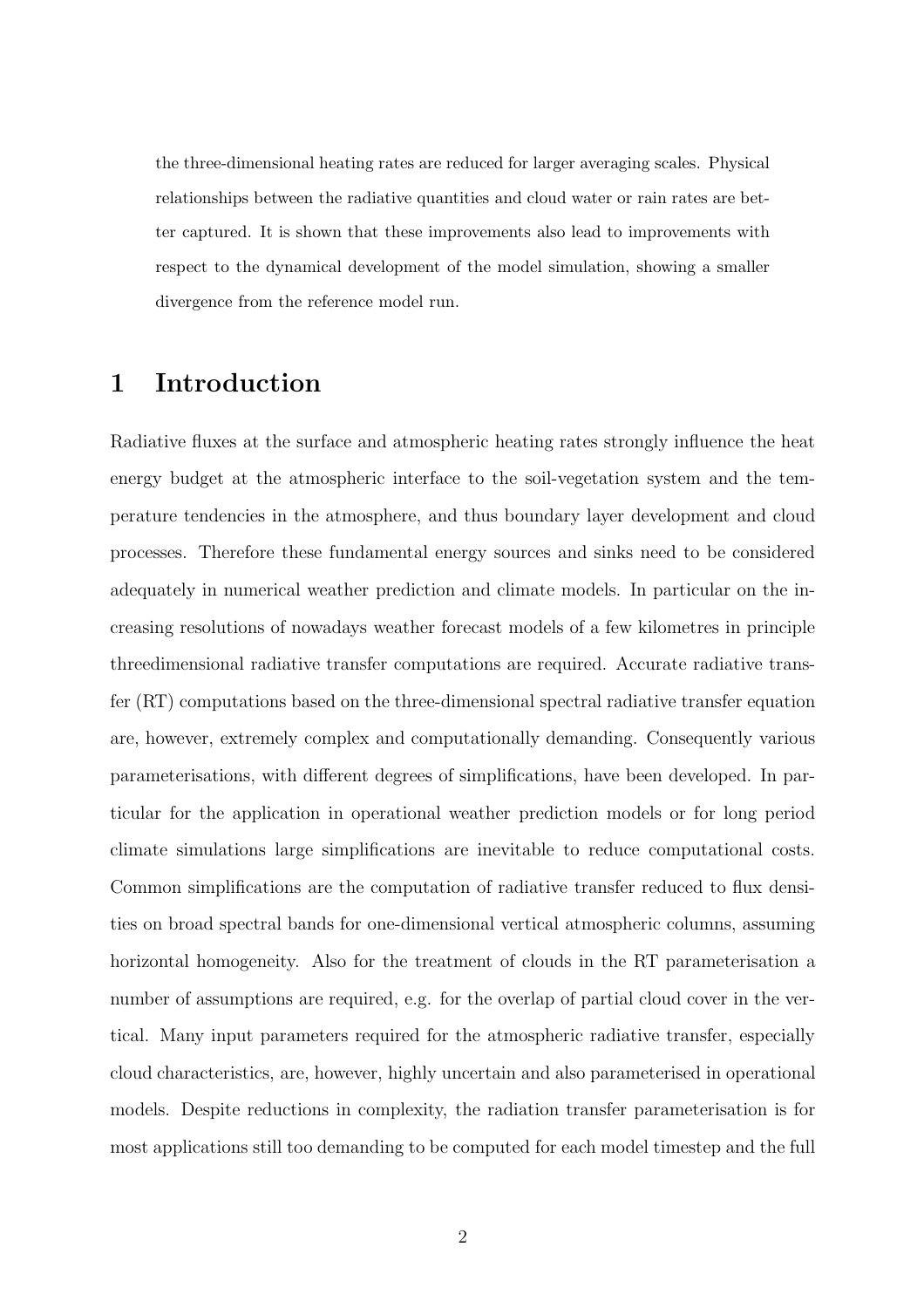spatial grid. Different approaches have been implemented by the national weather services and climate centres to overcome this limitation by sampling in time and space. The most common strategy is temporal sampling, i.e. the radiation scheme is called at time intervals of more than one time step while keeping the fluxes and heating rates constant in between, either based on a medium solar zenith angle, or adjusted in each timestep according to the current solar zenith angle. Spatial sampling strategies interpolate between sparse computations or average atmospheric properties over multiple columns before passing the data to the RT parameterisation.

The Integrated Forecasting System (IFS) of the European Centre for Medium-Range Weather Forecasts (ECMWF) for example employs a comparatively sophisticated radiative transfer scheme since June 2007 (Rapid Radiative Transfer Model (RRTM) (Clough et al., 2005; Mlawer et al., 1997), in combination with the Monte Carlo Independent Column Approximation (McICA) (Pincus et al., 2003)). To save computation time the radiation scheme is called only at large temporal intervals (once per hour or once per three hours, depending on model resolution) and on a coarsened grid, where the radiative effects are interpolated to the finer grid by a cubic interpolation scheme. The temporal interpolation for each dynamic model timestep is done by accounting for the correct solar zenith angle for shortwave flux and for changing surface temperatures for the longwave flux in each timestep (Morcrette, 2000; Morcrette *et al.*, 2008).

In the COSMO model (Steppeler *et al.*, 2003), the numerical weather prediction model (and regional climate model) of several European weather services, also the two-stream approximation is employed, based on code by Ritter and Geleyn (1992); see section 2. To save computation time the scheme is called either once per forecast hour or quarterhourly, in the configurations COSMO-EU and COSMO-DE, respectively. In the latter configuration the atmospheric input parameters are first averaged over four columns, before carrying out the radiation calculations. The obtained surface radiation fluxes are adjusted taking the local albedo and surface temperature into account (Baldauf et al., 2009).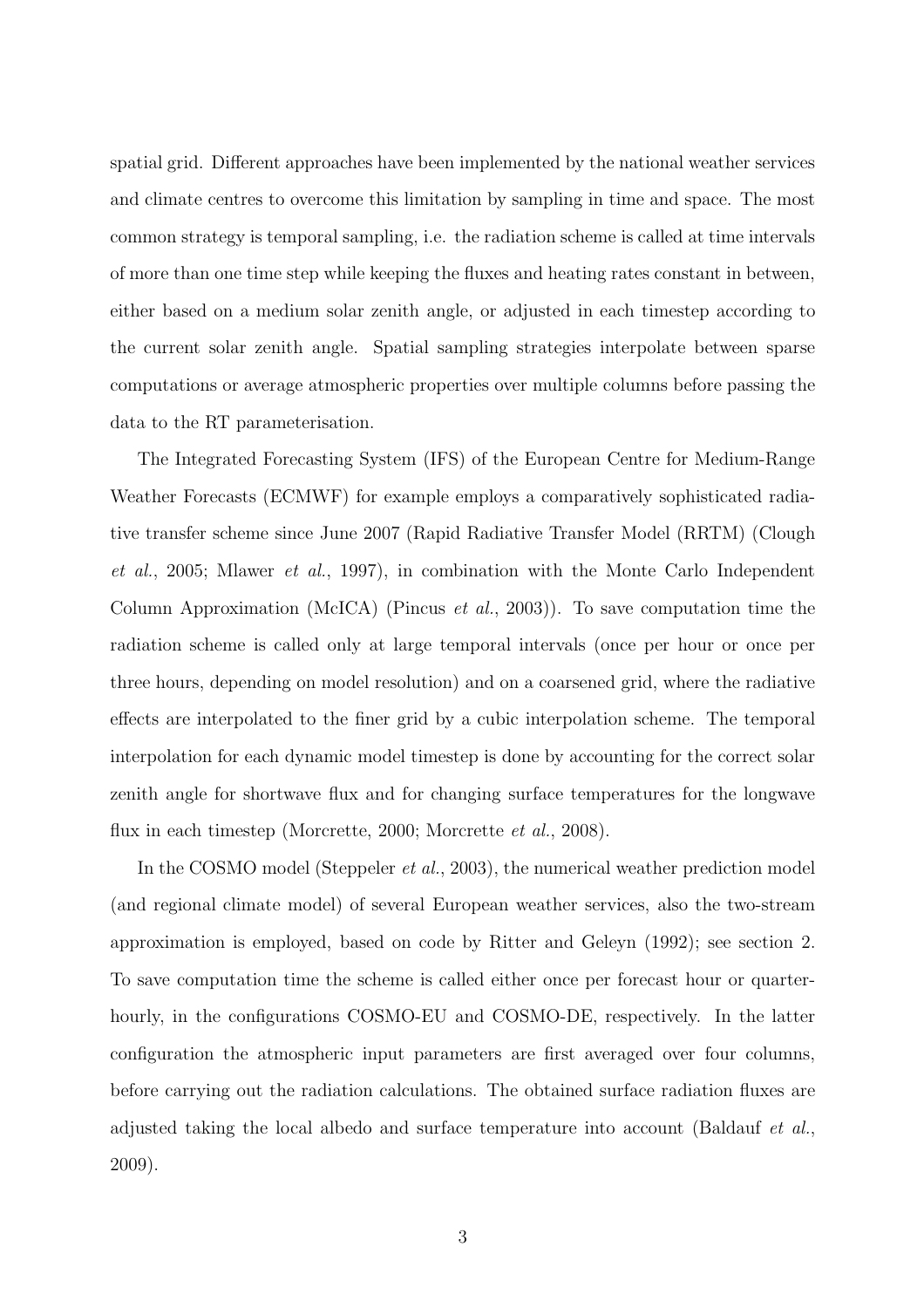Temporal and spatial sampling methods can, however, lead to errors. Temporally sampling neglects the varying local insolation due to changes in solar zenith angle and advection and evolution of clouds. Spatial averaging reduces spatial variability of radiative effects. Inconsistent situations may occur, when the radiative properties are not allowed to react to the changing atmosphere over several timesteps, thus raining clouds and strong solar fluxes are allowed to coexist in rapidly changing convective atmospheres. Morcrette (2000) studied the sampling effects on operational simulations and analyses for the IFS global model. He found a larger sensitivity with respect to temporal sampling, than to spatial sampling followed by subsequent interpolation. In 10-day forecasts he found temperature errors depending on the temporal frequency of radiation computations. This error increased with height, due to feedbacks between convective clouds and radiation, especially in the tropics. For longer, e.g. seasonal, predictions these errors grow, thus a higher temporal sampling is beneficial. The study also indicated, however, that changes in the microphysic scheme or in the cloud-overlap assumption have a larger influence than the spatial and temporal interpolation of radiation computations.

Several approaches have been developed to bypass this conflict between the need of frequent radiation computations and computational limits. Computation time can be reduced by training an artificial neural network (ANN) with a detailed radiation scheme offline (Chevallier et al., 1998, 2000; Krasnopolski et al., 2005). Krasnopolski et al. (2010) tested such ANNs in the National Center for Environmental Prediction (NCEP) Climate Forecast system (CFS) by comparing simulations with the original inherent radiation code (RRTMG) as control runs with simulations employing the ANN emulating the complex radiation code. The differences were small, and comparable to internal model variability, compiler changes etc. while a considerable speedup was achieved for the climate simulations. A drawback of this method is the need to re-train the ANN for any configurational changes such as the vertical resolution.

Pielke et al. (2005) proposed an approach based on look-up-tables. In this approach the radiative effects for all possible inputs are pre-calculated and stored to disk. As for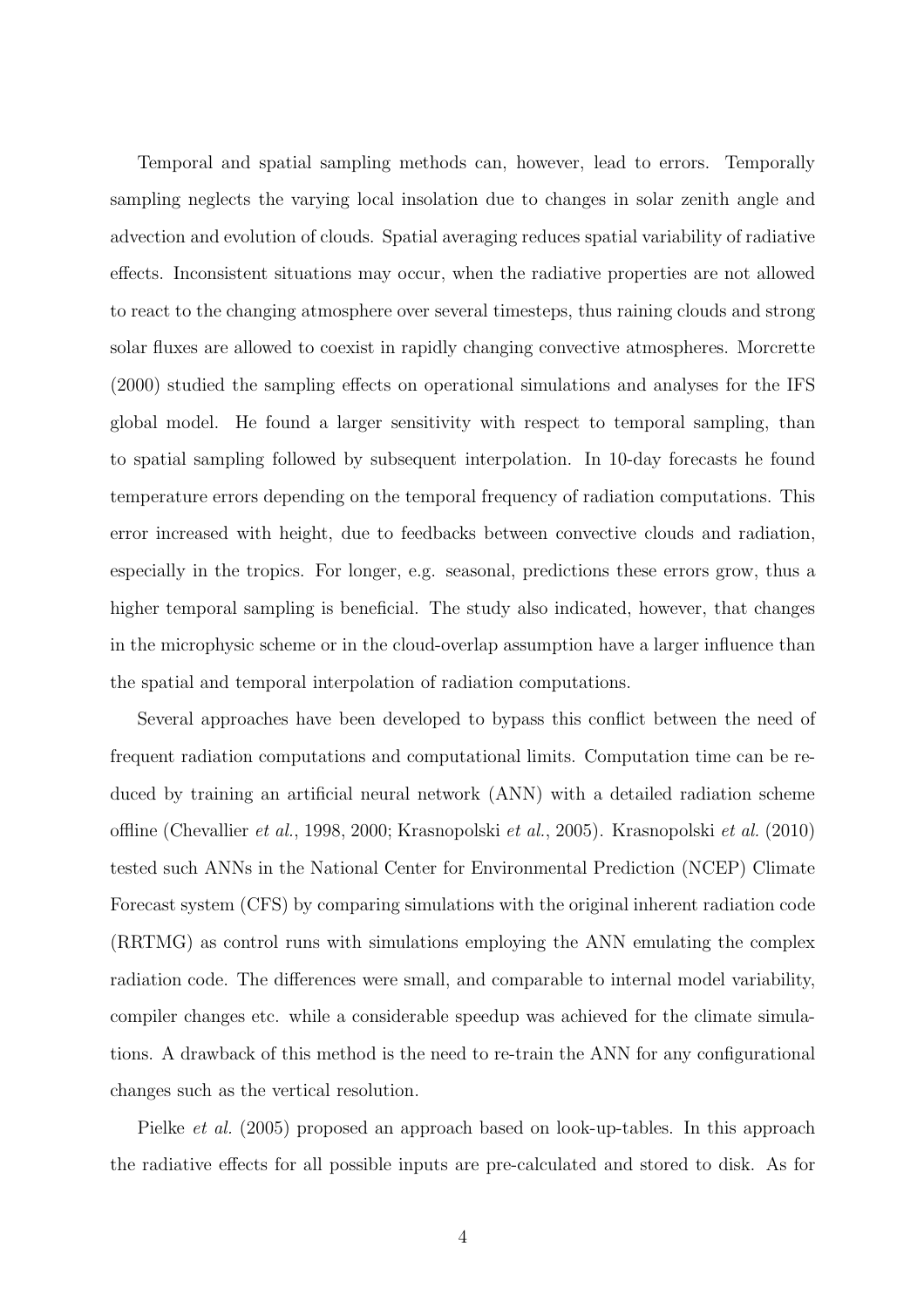the ANN, this look-up-table needs to be recomputed for every change in the model setup, making the model inflexible. Furthermore, given the expected increase in the number of model levels, the number of possible combinations may soon become prohibitive.

In Venema et al. (2007) (from now on VSAS07) two adaptive radiative transfer parameterisations are presented which exploit temporal and spatial correlations in the 3D optical property fields. Radiation calculations by the implemented RT scheme are performed in only a fraction of time and space. The so-called temporal adaptive scheme identifies the grid points in the model domain where the largest changes since the last radiation update have occurred and targets these columns for the next RT computations. These predictions utilise a simplified radiation scheme, based on multiple linear regression which uses vertically integrated atmospheric variables as predictors. The rest of the field is updated by computing the change in the radiative tendencies by the same simplified radiation scheme and adding them to the radiation effects from the last timestep. In the spatial adaptive scheme, only a small but fixed part of the field is updated by the internal radiation scheme at high temporal frequency. For the other columns a search for a nearby similar atmospheric column is carried out and the radiative effects of the most similar column are applied with a correction for solar angle and albedo. For training the scheme an optimisation algorithm had to be applied to find the weights for the weighted sum used to search for nearby similar columns. It was shown, however, that the scheme is not sensitive with respect to the exact values of these weights. Hence an advantage compared to neural networks, which emulate complex radiation schemes (e.g. Krasnopolski et al., 2010) is that re-training is much less important for changes in the radiation scheme or the vertical resolution, the scheme can be applied as-is in other atmospheric models or in combination with other radiation codes. The obtained speedup, however, is potentially smaller than for neural networks because the complex radiation scheme is not emulated but only exploited more efficiently. The adaptive schemes in VSAS07 were, as a proof of principle, tested in an offline environment for the radiative net fluxes at the surface. In a case study it was shown that such schemes are able to predict the surface fluxes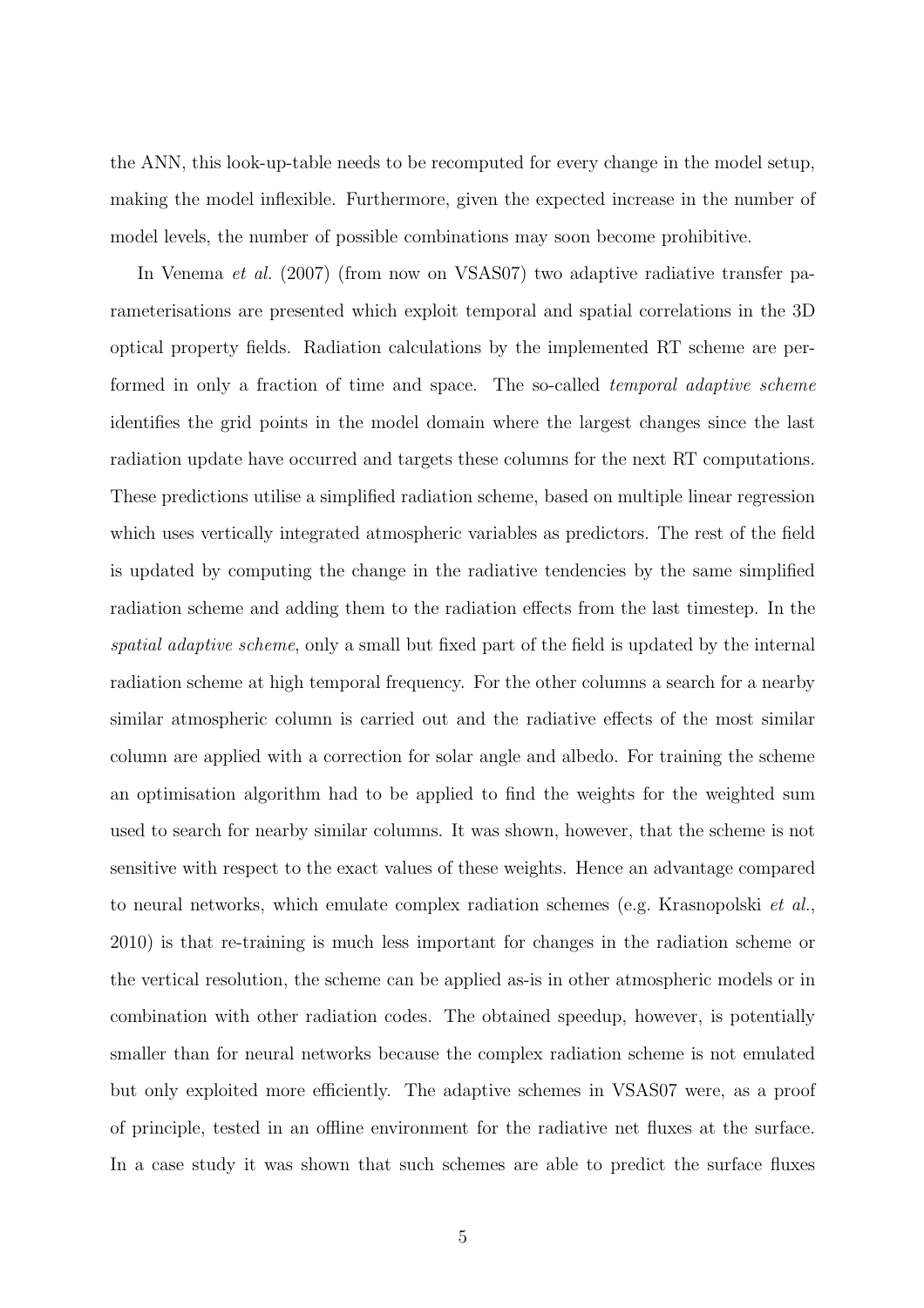much more accurately, without an increase in computational demands. In addition, the spatial difference fields of the adaptive approaches were characterised by notably smaller correlation lengths and a reduction in the number of calls to the complex scheme leads to only a small reduction in accuracy. The spatial adaptive scheme gave overall better results than the temporal adaptive scheme.

Manners et al. (2009) adopted this idea and developed two adaptive RT schemes in spectral space, they employ a reduced RT calculation at timesteps between calls to the full complex radiation scheme in the UK-Met Office Unified Model. Their *split time*stepping approach divides the RT computation in bands with strong gaseous absorption terms, which are optically thick and hardly dependent on cloud characteristics, and in bands which are optically thin, thus where clouds have a strong influence. The latter RT calculations are updated with a higher temporal frequency to keep track of changes due to developing and advected clouds. Their second method, the *incremental time*stepping method, uses a simple radiation scheme to compute temporal changes for the window region, i.e. the optically thin part of the atmospheric spectrum, where variability is mainly caused by variations in cloud properties. These increments are added to the results of the full complex scheme, which is computed at a lower temporal frequency.

For this paper we report results from the implementation of the spatial scheme in the operational weather forecast model COSMO. The spatial adaptive radiation parameterisation as introduced in VSAS07 has now been extended to be applied also to the vertical heating rates. The performance of this enhanced scheme is compared with the standard operational radiation update scheme.

Section 2 gives a short description of the COSMO model; followed by the description of the adaptive scheme and the experimental setup in 3. In section 3 we outline the performed simulations and experiments. Results are shown in section 4 and discussed in section 5.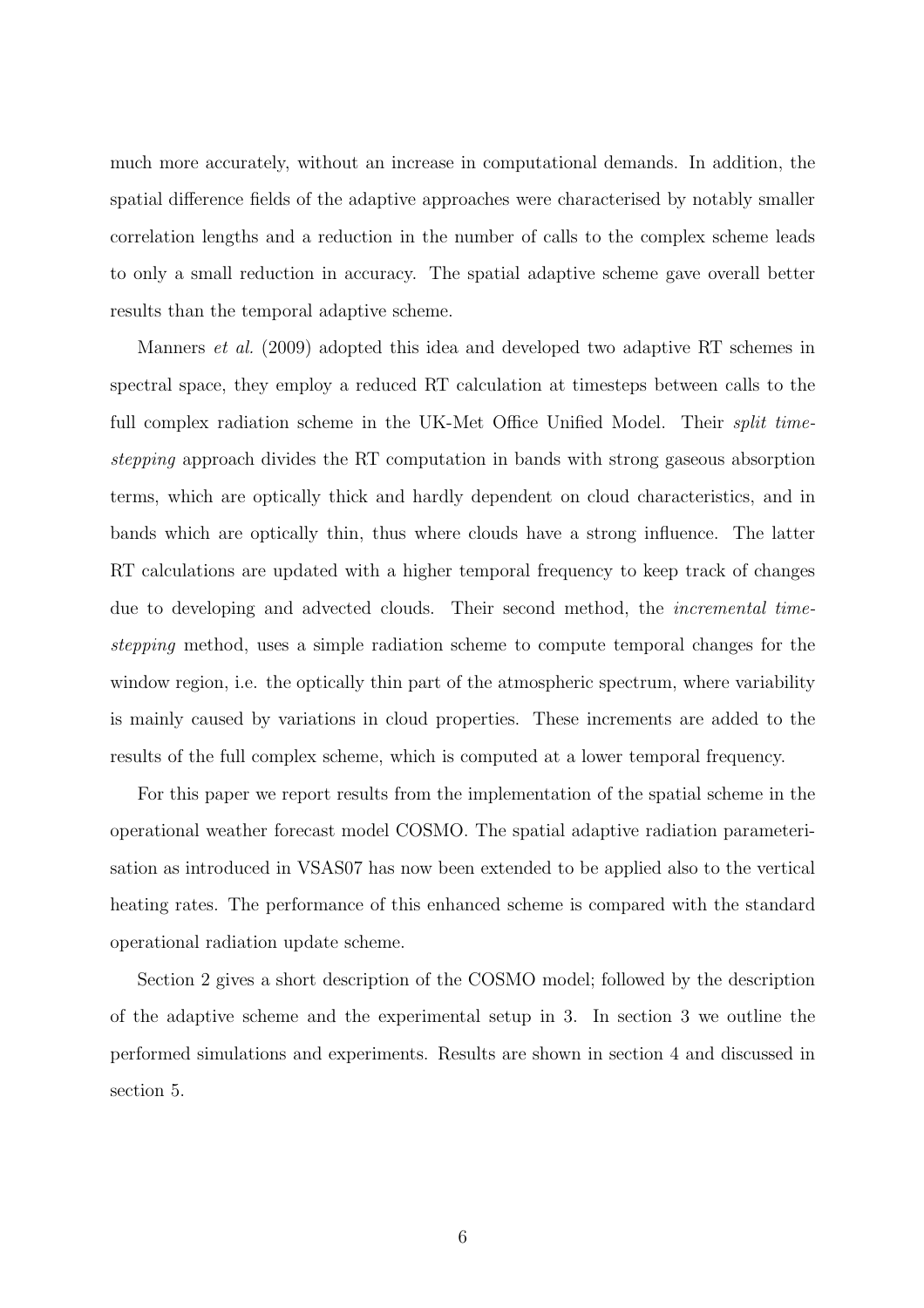## 2 The COSMO model

As an operational testbed for our scheme the COSMO model (version 4.0) has been chosen. This is the nonhydrostatic, limited-area mesoscale operational weather forecast model of the German and several other European meteorological services which is also used as a regional climate model. For the case studies the configurations of the operational COSMO-DE model have been adopted, this is the configuration for the daily weather forecasts by the German Weather Service (Baldauf et al., 2009). The model domain covers Germany and parts of the neighbouring countries with 420x460 columns of a horizontal resolution of 2.8 km. This setup has 50 vertical layers and a time step of 25 seconds. The model is nested into the so-called COSMO-EU model, which has slightly different configurations with a horizontal grid spacing of 7 km, 40 vertical layers and a timestep of 40 seconds. The COSMO-EU model domain covers Europe and parts of the Atlantic Ocean and Northern Africa.

In both COSMO versions condensation and evaporation of cloud water is modelled by saturation adjustment, the treatment of grid-scale precipitation is based on a 1-moment bulk approach, a modified version of the Kessler type parameterisation (Kessler, 1969), which considers five prognostic water categories. Since clouds produced by the grid-scale scheme always cover the whole grid box, sub-grid scale cloudiness is required for radiation calculations. These clouds are analysed by means of an empirical function depending on relative humidity, height and convective activity. In COSMO-DE deep convection is assumed to be a grid-scale process and only shallow convection is parameterised by a mass flux scheme according to Tiedtke (1989). In COSMO-EU also the deep convection is parameterised by the Tiedtke-scheme.

The radiation scheme in the COSMO-models was developed by Ritter and Geleyn (1992) and is based on the one-dimensinal  $\delta$ -two-stream approximation of the radiative transfer equation. The spectrum is divided into broad spectral intervals, for which the radiative transfer calculations are carried out. Absorption, emission and scattering by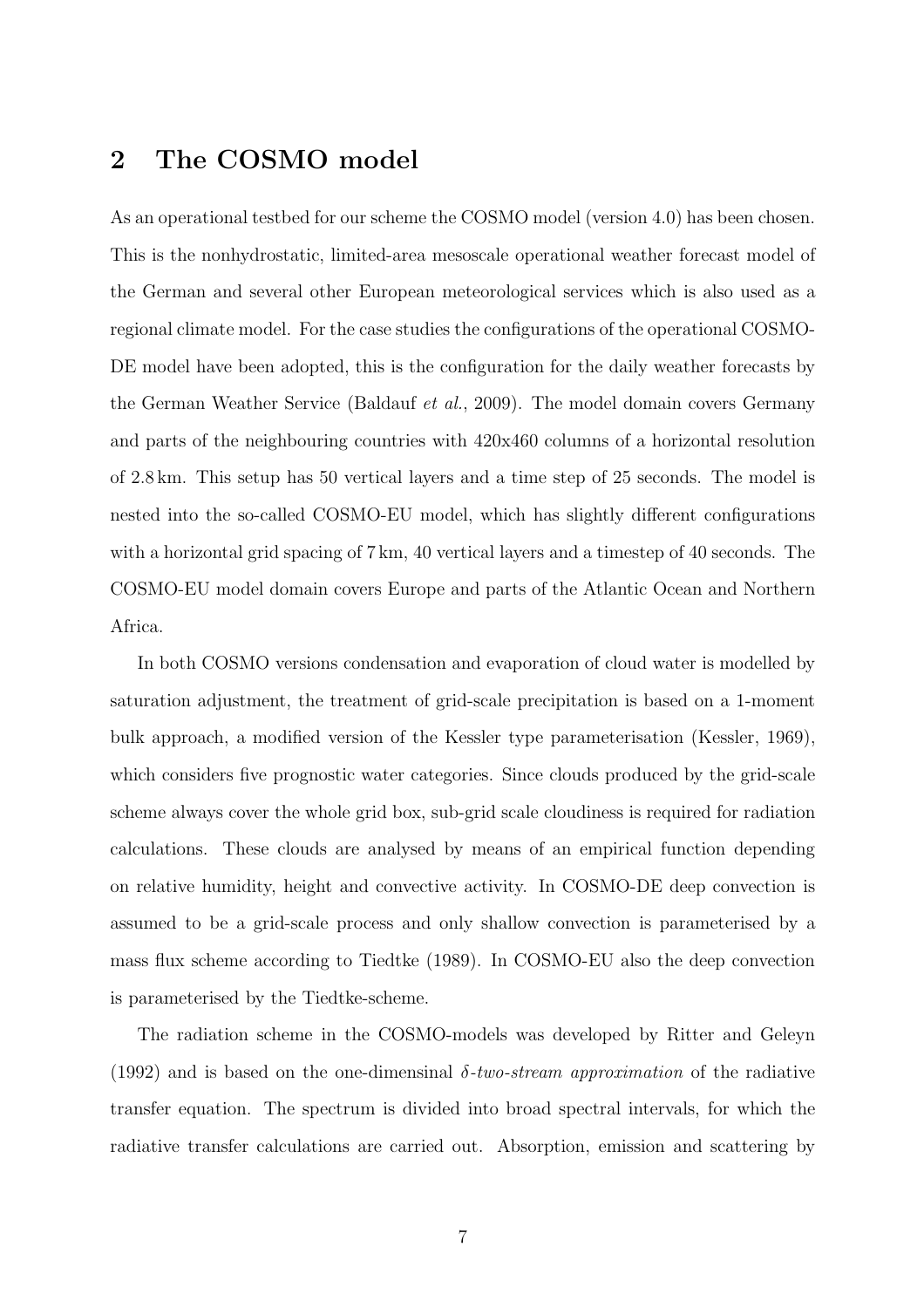cloud particles, aerosols and gas molecules is accounted for. For clouds the maximumrandom overlap assumption is applied. The cloud optical properties are parameterised based on a fit of the optical properties of eight cloud types provided by Stephens (1984). Aerosols are given by a constant climatology. Effects of three gases are considered: water vapour, carbon dioxide, which has a constant value of 330 ppm, and ozone, which is described by a climatological annual cycle. The radiation scheme provides net fluxes at the surface in the solar and thermal regime and three-dimensional heating rates for every vertical layer in a column. In COSMO-DE radiation computations are carried out every 15 minutes; these calculations are applied to 2x2 averaged columns, correcting the solar radiation surface flux by the local albedo and the the thermal radiation flux by local ground temperature (Baldauf *et al.*, 2009). In COSMO-EU, radiation effects are calculated hourly and fluxes and heating rates are kept constant in between. The solar zenith angle used in the radiation computations is the zenith angle valid for the middle of the interval between two radiation updates.

## 3 Implementation and experimental design

#### 3.1 Enhanced adaptive radiation scheme

The spatial adaptive scheme exploits spatial correlations in the radiative effects in the following way: The model domain is divided into small subdomains. At a high frequency the radiation effects at only one of the subdomain columns is updated by a call to the intrinsic radiation scheme; only in the first timestep of the model simulation the radiation routine is called once for the whole field. For grid points not updated a search is performed for a nearby similar, recently updated column. Similarity is evaluated by comparing a weighted sum of absolut differences in low cloud cover, total cloud cover, liquid water path, integrated water vapour, surface albedo, time since the last update of the respective column and distance between the two columns (see Table 1). This cost function has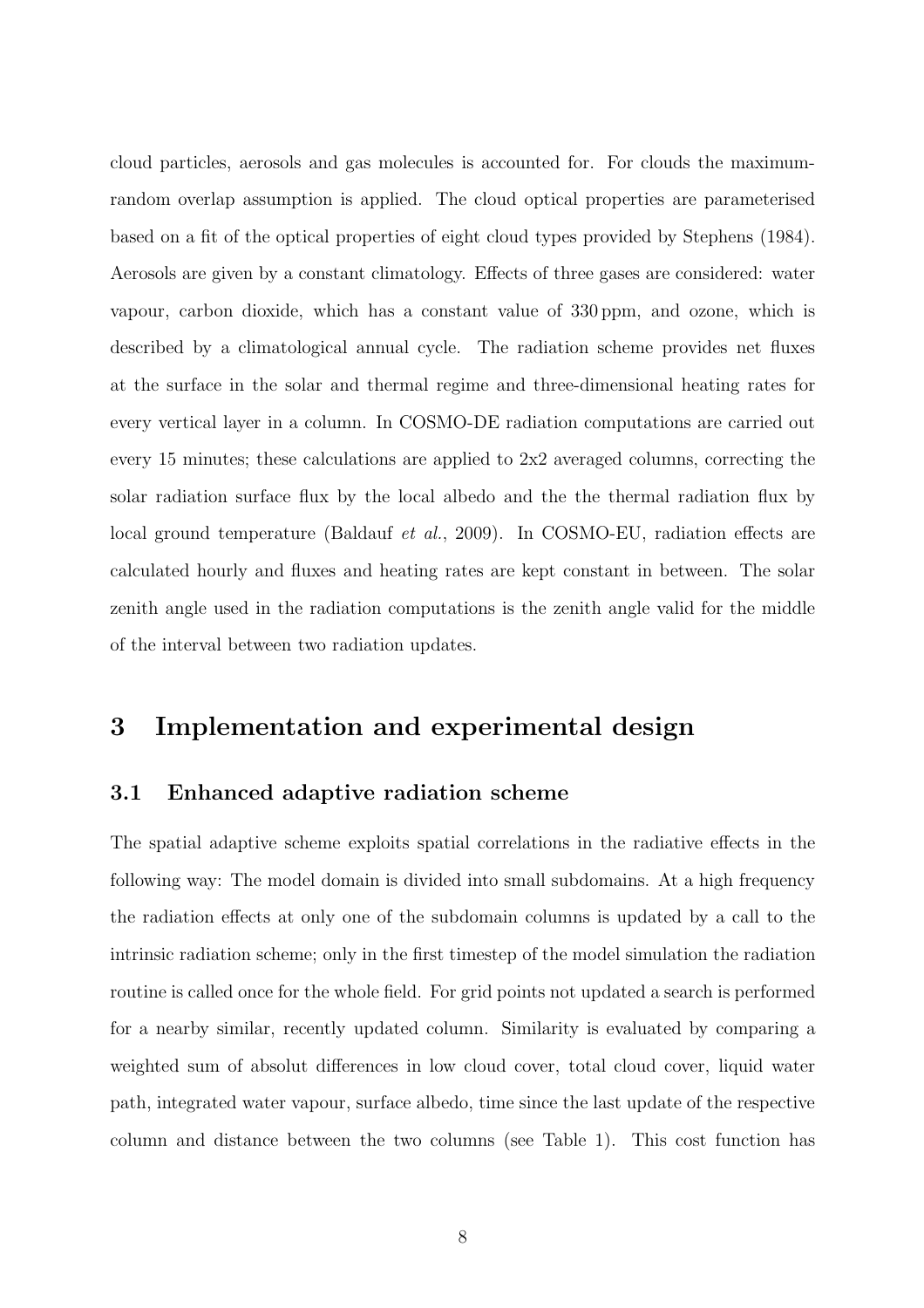now been extended by the spatial distance between the columns and the integrated water vapour compared to the version introduced in VSAS07. Having found the most similar column, the shortwave (SW), longwave (LW) and photosynthetic active radiation (PAR) surface fluxes and also the vertical column of atmospheric heating rates, i.e. the heating rate for each vertical level, are copied to the respective column. The solar fluxes and heating rates are corrected for solar zenith angle, and the surface fluxes also for the local albedo. For the longwave surface fluxes a correction according to local surface temperature has been applied (see Table 2).

### 3.2 Setup

The spatial adaptive scheme is compared with the standard operational radiation configuration of COSMO-DE, i.e. with radiation calculations carried out for 2x2 averaged columns every 15 minutes. For clarity of notation the scheme will be referred to as " $2x2$ " scheme from now on. The adaptive scheme is called every 2.5 minutes, applying the intrinsic radiation scheme only for one out of 5x5 atmospheric columns, while the extrinsic generalisation is applied for the other columns (see Fig. 1). This setup requires about the same computation time as the standard COSMO-DE setup. Update patterns for the adaptive approach, i.e. the sequence in which the pixels are updated, are given in VSAS07 for regions of different size: the ordering is such that subsequently updated columns have a large distance between them.

The most accurate results with respect to radiation would be obtained by radiation computations for the full domain on a high temporal frequency. This optimal but much too expensive setup has been taken as reference for testing our adaptive scheme and the standard COSMO-DE 2x2 configuration. All comparisons and deviations shown in the following are based on intrinsic radiation computations carried out every 2.5 minutes on the full model domain. The considered radiation configurations are listed in Table 3.

For the comparisons we developed a COSMO model version in which the different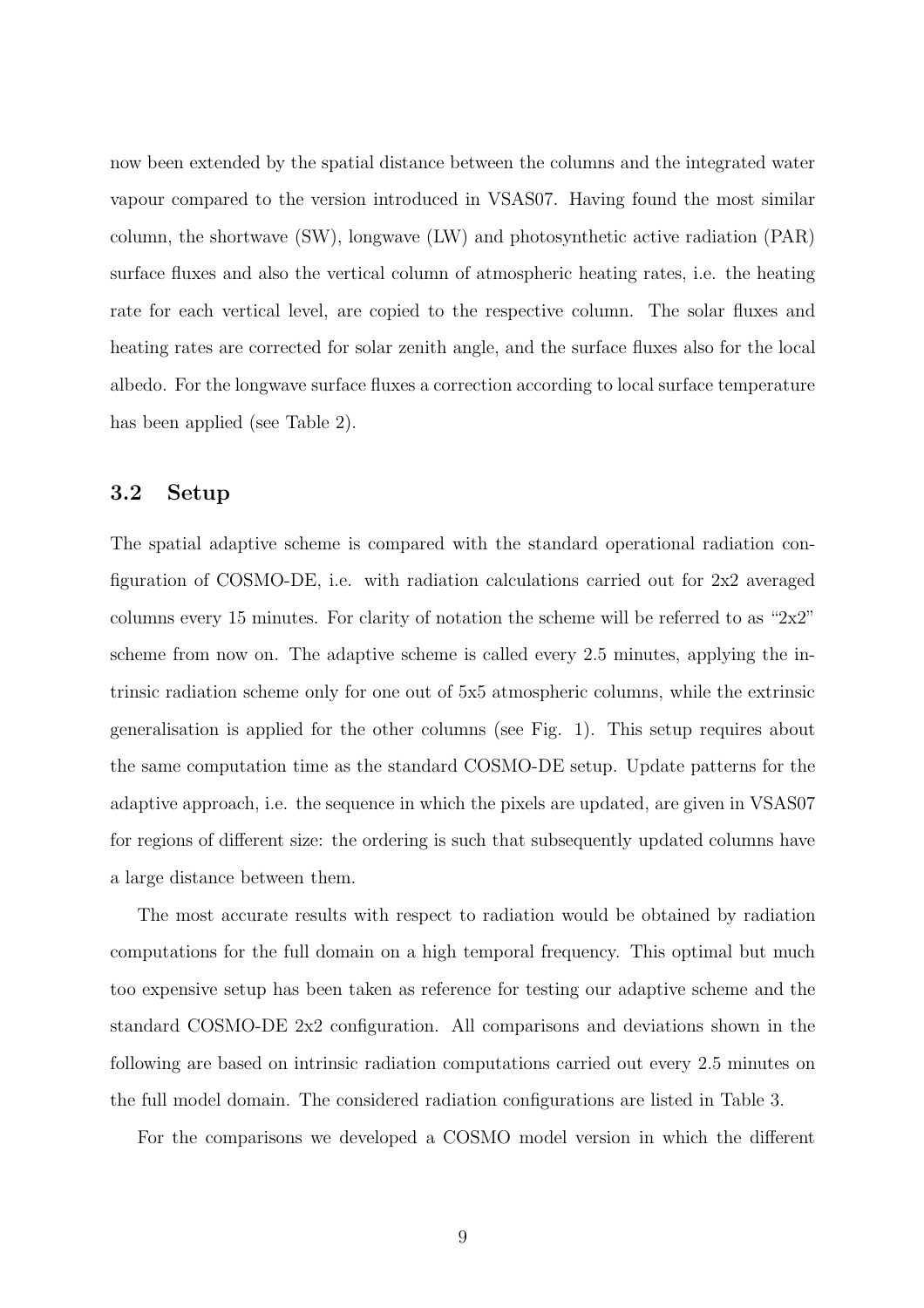radiation options are computed diagnostically, i.e. the dynamics are driven by one of the three radiation options, which is for most comparisons the reference setup. The radiation effects of the other two schemes are computed in addition and provided as model output.

The highest errors in radiation effects are expected to occur in situations with heterogeneous atmospheric conditions, i.e. small-scale convective cloud patterns, where the atmospheric state of the columns change rapidly and hence frequent radiation calculations are most important. Three days have been chosen for the comparison of the radiation options, which span a range from mainly convective to stratiform clouds. The first day is a convective summer day, 21 June 2004, when instable air masses were centred over Central Europe under an elevated trough, and a large number of showers and thunderstorms covered the whole model domain. The second day is a slightly less heterogeneous autumn day, 19 September 2001, where a low-pressure system over the North Sea led to convective activity in parts of the model domain. As a third case the schemes have been tested for a winter day (22 December 2005) with stratiform, very homogeneous and slowly changing cloud conditions. Germany was under the influence of an occlusion front belonging to a low pressure system centred over Scandinavia. During the day the front and its broad stratiform cloud band crossed the model domain from north-west to south-east and led to moderate rain in lower and snow in higher altitudes.

For these three cases the COSMO-DE runs were forced by COSMO-EU operational analyses as initial and boundary values, obtained from the German Meteorological Service.

## 4 Results

#### 4.1 Radiative fluxes and heating rates

For the three case studies described above, COSMO model runs were carried out, where frequent intrinsic radiation computations of the full domain served as reference and provided the radiative effects for driving the dynamics and soil-surface parameterisations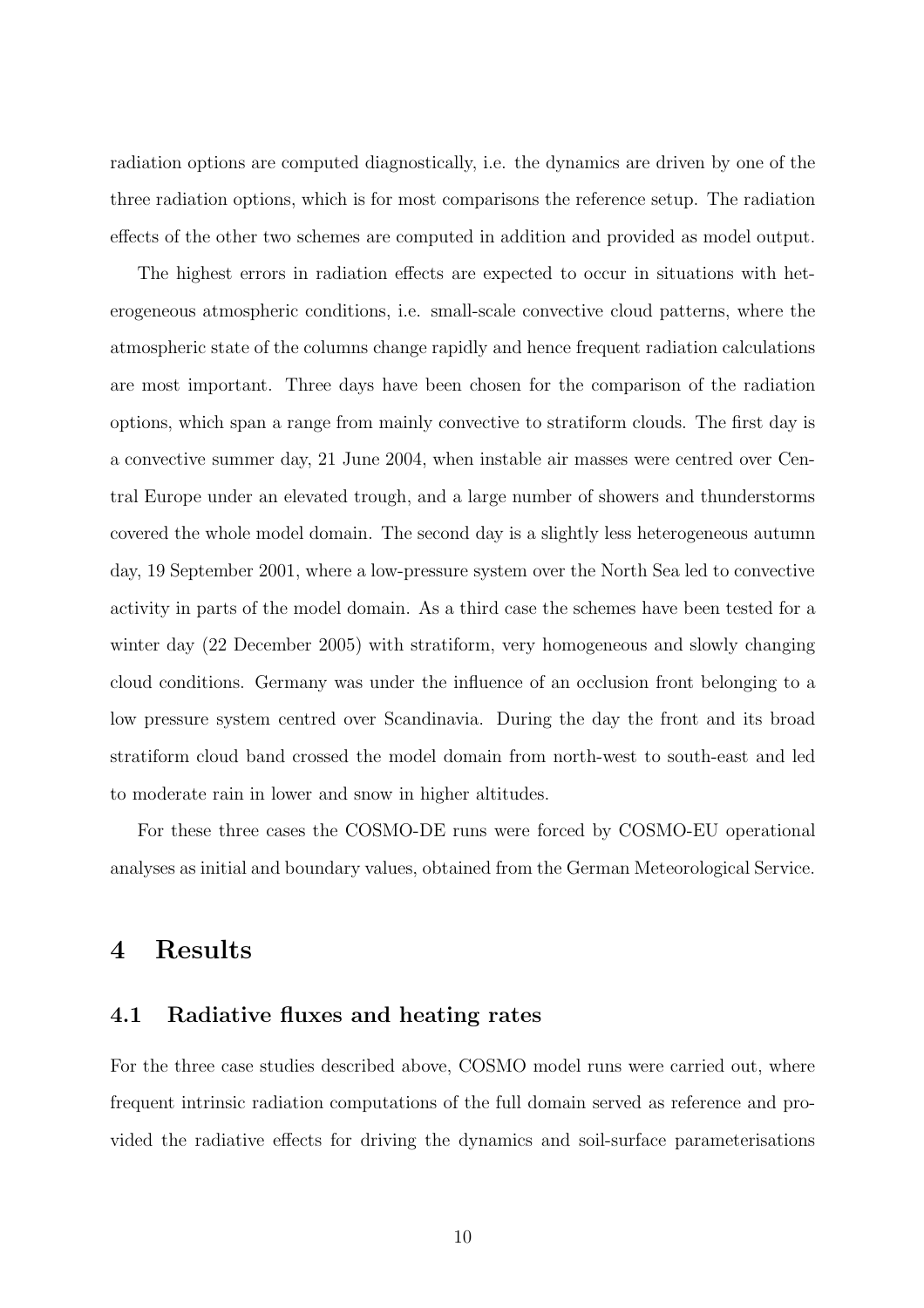of the model. For the comparison the radiation properties resulting from the adaptive radiation computations and the standard 2x2 column-averaging quarter-hourly radiation updates used by default in COSMO-DE were computed as well, hence the three different radiation computations are based on the same atmospheric fields and can be compared directly, without effects which would result from diverging dynamics in different model runs.

According to Figure 2 the adaptive scheme reduces the hourly averaged root mean square difference (RMSD) for the summer case by about 25% in both the shortwave and longwave regime; also the bias is largely decreased. The instantaneous (2.5 min) deviations (deviations always compared to the reference) of the COSMO-DE radiation scheme show a quarter-hourly cycle due to the 15-minute update cycle. Deviations are low directly after a new computation of the full field and increase during the following 15 minutes. The instantaneous deviations of the adaptive scheme are lower throughout the time. The deviations of the COSMO-DE fluxes do not reach zero at a new calculation at a quarterly hour interval because of two reasons: Firstly, the solar zenith angle is taken as at the middle of the update interval, which leads to deviations from the reference values, and secondly errors arise due to the averaging over four columns.

The root mean square differences and biases for the surface fluxes for all three cases are listed in Table 4. The adaptive scheme almost always outperforms the 2x2 standard scheme. The differences are generally smaller for the more homogeneous cases, but about the same relative improvement compared to the 2x2 scheme is achieved by the adaptive scheme as for the summer day.

The daily cycle of the deviations for the atmospheric heating rates is depicted in Figure 3. The RMSD for the shortwave heating rates hardly differ between the adaptive and the 2x2 scheme, while for the longwave the adaptive scheme has the higher RMSD. The systematic deviations are small, but the adaptive scheme clearly outperforms the 2x2 standard scheme (lower panel in Figure 3). Only during sunset the solar radiation shows high systematic deviations, probably due to the fast changing path lengths of the sun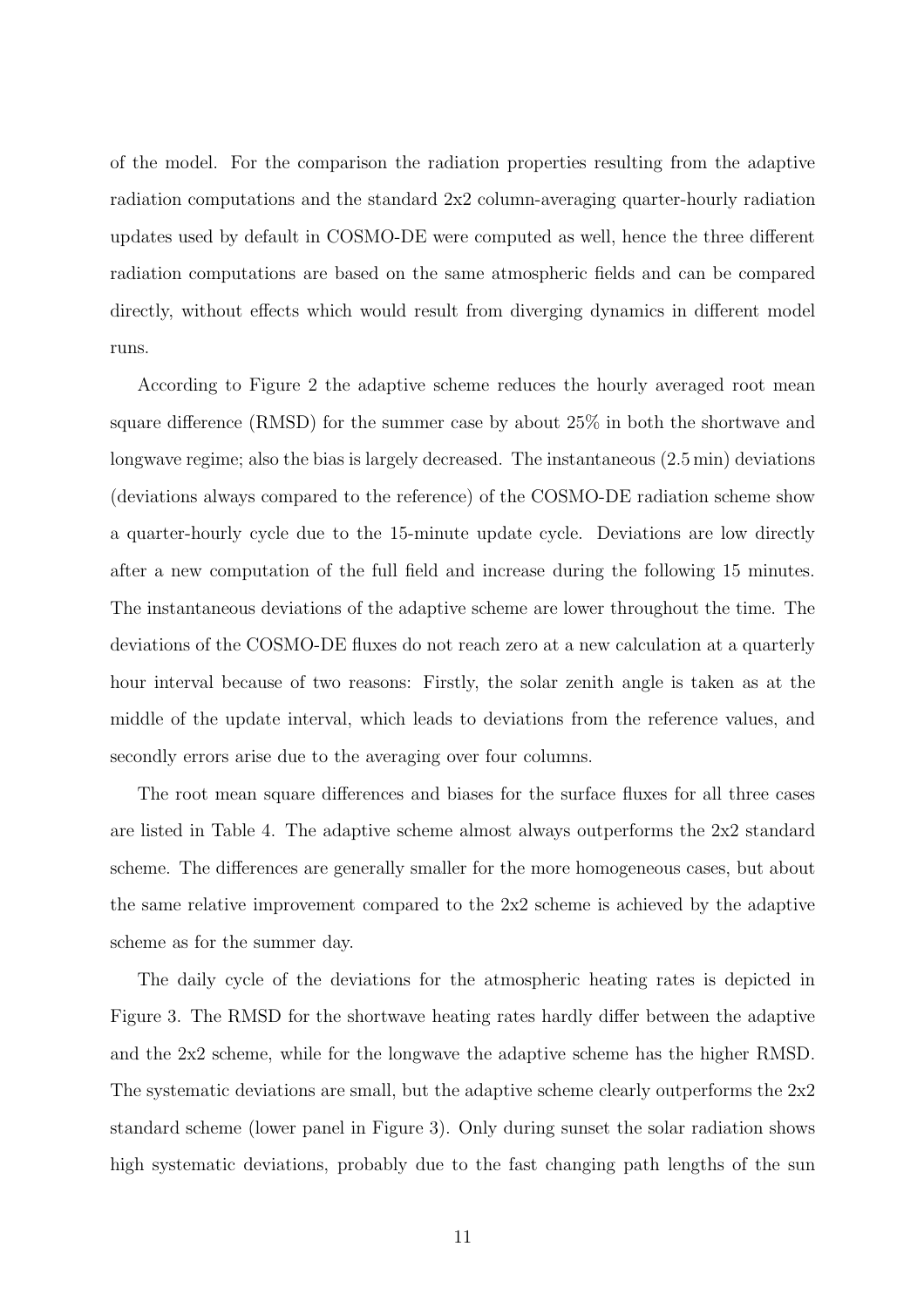through the atmosphere leading to very different transmissivities. The average vertical profile of RMSD and bias (see Figure 4) shows that the adaptive scheme leads to larger random differences for the cloud level, while the values for the systematic differences, which are however much smaller than the RMSD, can be improved. This behaviour can be traced to the weighted difference function used to search for the most similar column, which is mainly based on vertically integrated atmospheric properties. Hence columns of heating rates may be copied which have the same integrated cloud properties, but differ in the vertical position of the clouds. Such differences are penalised twice in the root mean square difference, once in the level where radiation is overestimated and once in the level where it is underestimated. The systematic deviations over the whole field, however, are small. In the 2x2 standard COSMO-DE radiation scheme systematic differences can occur due to the averaging of the atmospheric properties, which can lead to biases due to the nonlinearity of radiative transfer processes, especially through clouds.

Table 5 summarises the daily mean values of the heating rate differences for the three case studies. Averaged over the day, the COSMO-DE radiation scheme performs better than the adaptive scheme for the longwave RMSD. The average bias over the day is small, although instantaneous biases can be much larger. The reason is the shape of the diurnal cycle of the bias (Fig. 3), which shows an overestimation (underestimation) for the shortwave (longwave) heating rates in the morning and vice versa in the afternoon for all case studies, averaging to a small value close to zero over the day. The hourly biases of the 2x2 scheme are almost always higher than for the adaptive scheme.

An interesting characteristic of the difference fields is the temporal autocorrelation, i.e. the correlation of the differences with time lag. Buizza et al. (1999) showed that temporally persistent perturbations have a remarkable influence on model dynamic development (in their study model runs with temporally correlated perturbations increased the divergence of the model runs in an ensemble), while noise which varies randomly from timestep to timestep has no noticable influence. In our study the temporal correlations of the difference fields could be reduced by about 34% and 45% for the shortwave and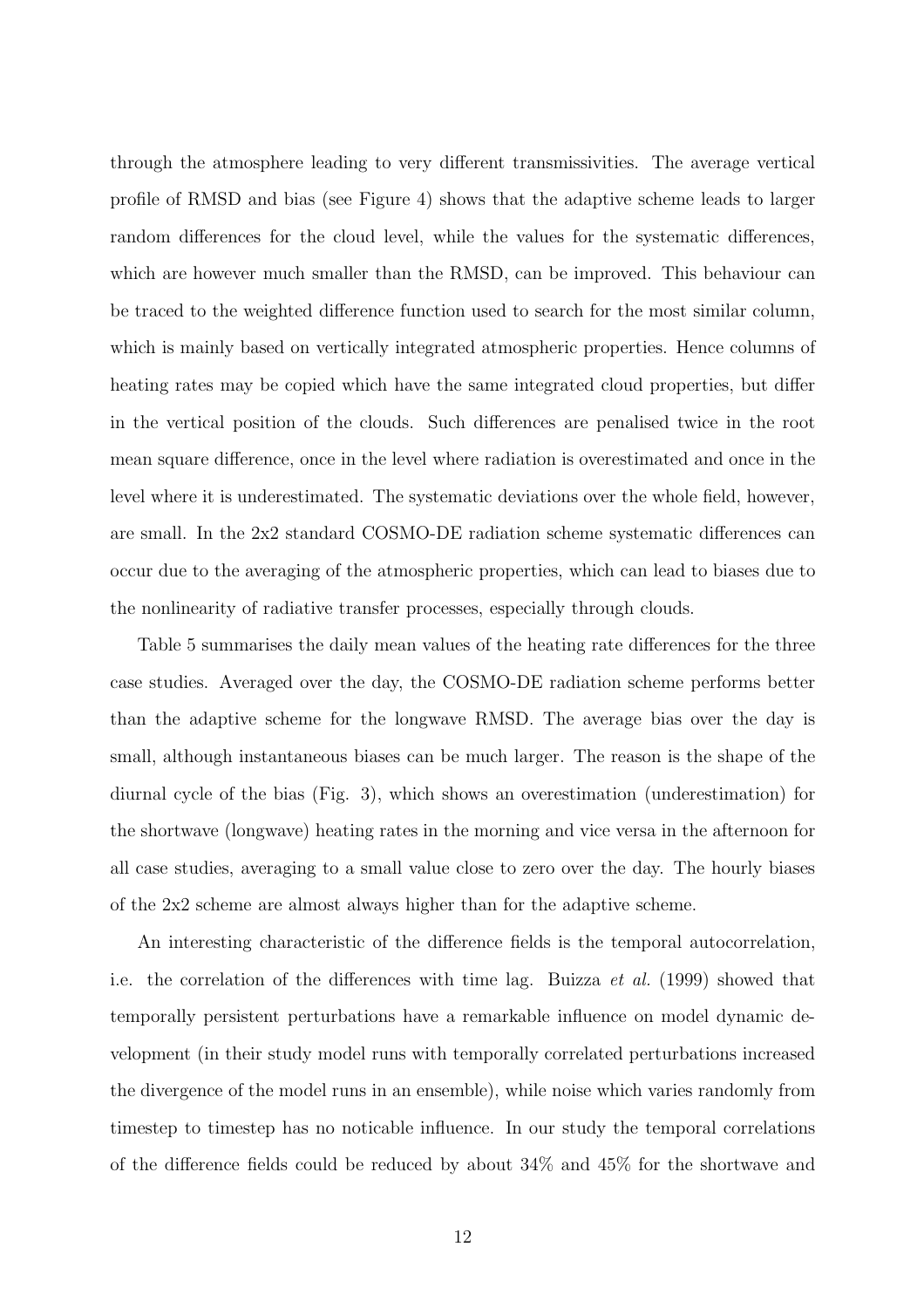longwave surface fluxes, respectively. The spatial autocorrelations of the difference fields have also been computed in this study, showing that the correlations in the difference fields are also slightly lower for the adaptive scheme than for the 2x2 scheme (not shown).

Averaging the radiation fields to larger scales and computing the root mean square differences on these larger scales (as depicted in Figure 5) shows that the differences to the reference of the adaptive scheme decrease more strongly with increasing scale than for the 2x2-averaged radiation. This holds not only for the radiation fluxes at the surface, but in particular also for the atmospheric heating rates. On the smallest scale the results for the adaptive scheme are worse in terms of differences of the heating rates, however the RMSD on the pixel scale is not as relevant as on larger scales, where the adaptive scheme is more accurate.

Table 6 shows that the mean standard deviations, i.e. the spatial variability of the radiation fields, are underestimated by the 2x2 averaging scheme. Due to the smoothing of the 2x2-column-averaging especially small convective clouds are smoothed out (see also section 4.3).

#### 4.2 Test case with 7 km resolution

Many mesoscale weather forecast models operate on resolutions on the 10 km scale. The operational COSMO-EU model configuration of the German weather service on this scale as mentioned above has a grid spacing of 7 km. On this resolution the relative advection speed is smaller than for the 2.8 km model resolution, thus e.g. cloud cover in the columns changes less rapidly than on the smaller scale. Hence for lower resolutions the problems caused by infrequent radiation calculations are expected to be less important. The convective summer test case as described above has been simulated with 7 km resolution with COSMO-EU settings. For this case the standard COSMO-EU update practise of computing the radiation just once per forecast hour and keeping the radiation fields fixed in between has additionally been simulated and compared to the quarter-hourly 2x2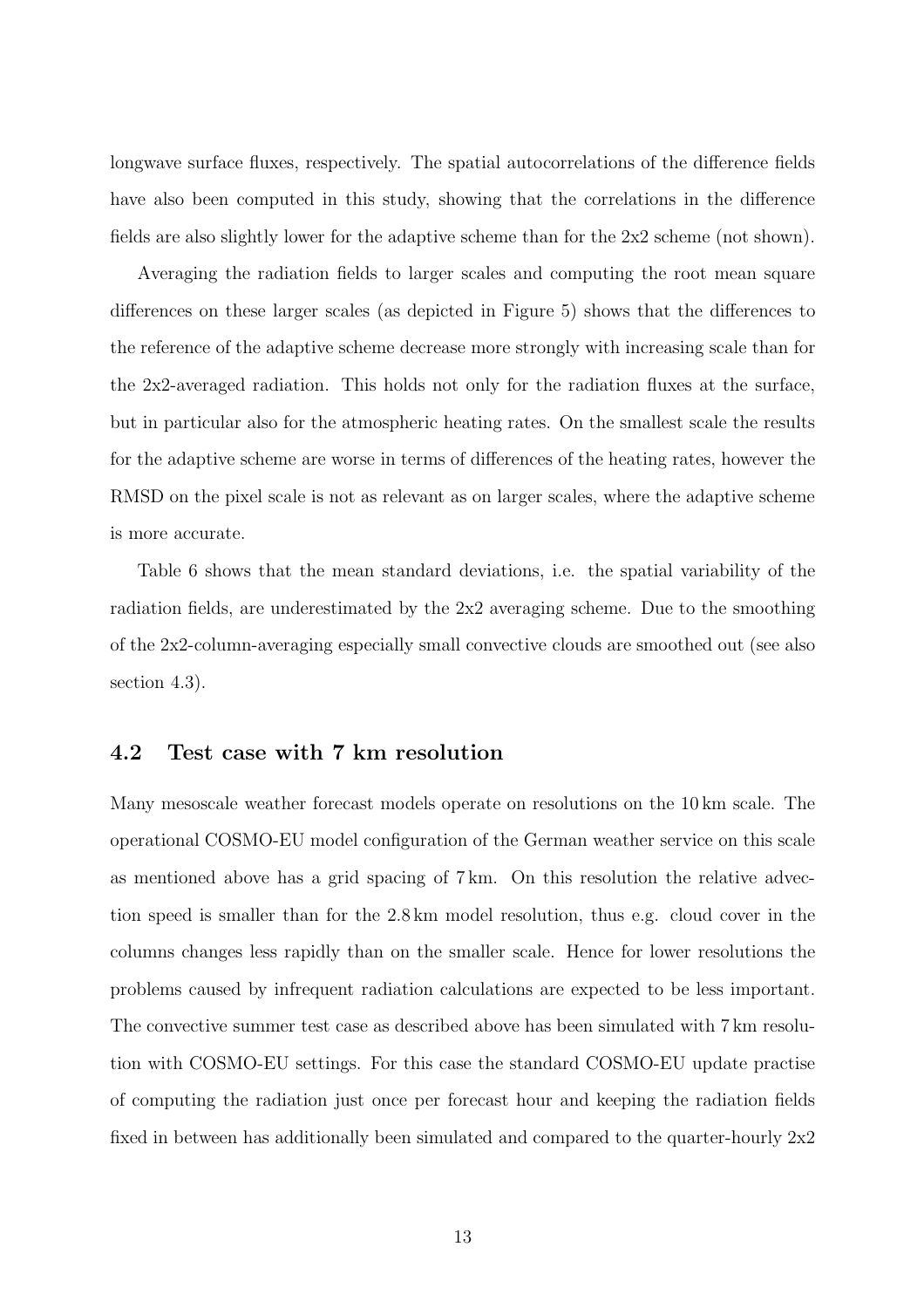averaging option and the adaptive scheme. The reference radiation update interval and also the time step of the adaptive schemes were set to 6 minutes. Again the total number of radiation calculations in the four methods under considerations were forced to be equal by choosing the configuration accordingly.

For these 7 km model simulations the adaptive scheme again outperforms the 2x2 column-averaging scheme for the surface fluxes in terms of root mean square differences (Figure 6), although the relative improvement is smaller than on the smaller scale considered in the previous section. In the heating rates the 2x2 averaging scheme leads to better results than the adaptive approach (not shown). However, the by far worst results for both fluxes and heating rates, are obtained by the hourly update scheme.

#### 4.3 Physical consistency

In addition to the quantitative performance in terms of deviations of the radiation fields also consistency of radiative effects within the model with other variables and other physical parameterisations is of importance. To illustrate physical relations between radiative effects and cloud characteristics, the mean solar surface flux as a function of the atmospheric liquid water content is depicted in Figure 7 (left). For increasing liquid water path (LWP) the solar surface net fluxes decrease strongly for the reference and the adaptive radiation, whereas for the 2x2 averaging scheme this behaviour is less pronounced. Also the probability density function for a specific LWP value (Figure 7, right) is much wider, less peaked and shifted to higher values for the 2x2 scheme, illustrating that too high radiation fluxes may occur for thick clouds. Again this relation is much better captured by the adaptive scheme.

To study the physical consistency more quantitatively one could compute this probability density function for each LWP value, yielding a 2D histogram of LWP and solar surface net flux and subsequently calculate the RMSD between this histogram for the reference radiation and one of the other schemes. The disadvantage of a histogram is,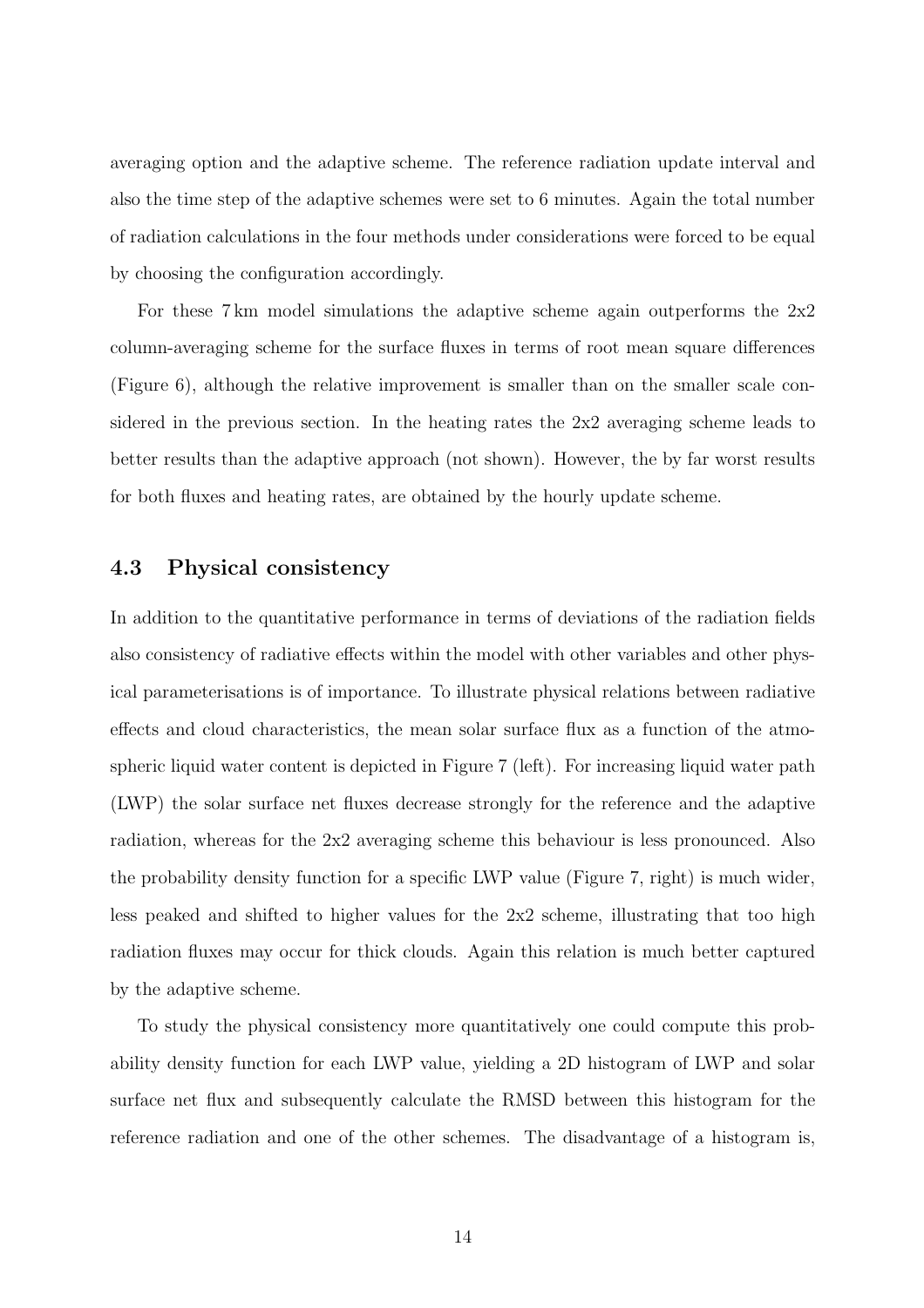however, that the RMSD can depend on the bins widths chosen. Therefore, we have chosen to compute this error measure on the 2D empirical cumulative distribution functions (ECDF). The two-dimensional ECDF is obtained from a two-dimensional histogram by integrating in both directions. In this way, small random errors do not have a strong influence, but systematic deviations do.

In Figure 8 the root mean square differences of these ECDFs with respect to the ECDF of the reference radiation are depicted, for LWP and surface radiation net fluxes (left) and rain rate and surface net fluxes (right), respectively. Evidently, the differences between the 2x2-column averaging scheme and the reference is much larger, both for shortwave and longwave net fluxes, than for the adaptive scheme. This illustrates that the radiative variables computed by the adaptive radiation scheme are more consistent with other model variables, here shown exemplary for the liquid water path and rain rate. Also the relations of the surface net fluxes with cloud cover and ground temperature are captured more accurately (not shown). For the 2x2 scheme the LW differences show a peak in the first hours of the model run; this peak is even more pronounced in the other two case studies (not shown). This indicates that after initialisation the changes in cloud characteristics are fast, due to spin-up processes caused by the initialisation being based on coarser scale analyses (7 km grid spacing).

### 4.4 Effects on model dynamics

Very important for the evaluation of different radiation parameterisations is in particular the effect on the model dynamics. It is desirable that the inherent errors, inevitably caused by any radiation scheme, which samples in time and space due to computation time limits, has as little as possible negative influence on the model dynamics, i.e. the weather development. To investigate this aspect we carried out three single model runs, one driven by the high-frequent reference radiation computations, one driven by the adaptive radiation computations and one with the quarter-hourly 2x2 averaging COSMO-DE scheme. For a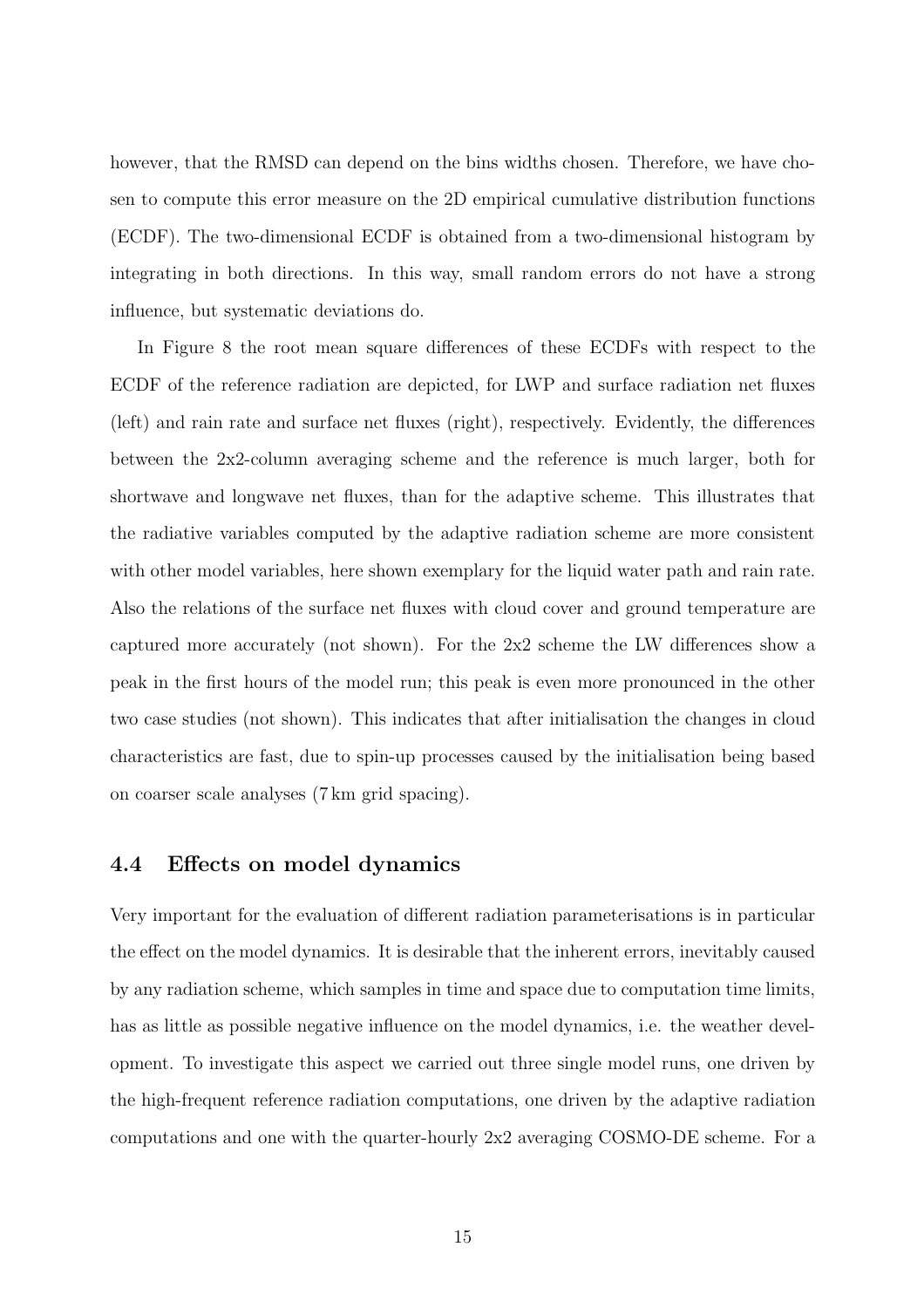numerical weather forecast model it is of great interest how much the two computationally cheaper model runs diverge from the reference model run. In Figure 9 the RMS difference for three variables, which are not only important in daily weather forecasts, but also good indicators of the dynamical behaviour of the model is displayed (for the summer case): the surface pressure, the total precipitation (sum since model initialisation) and 2 m temperature, normalised with the standard deviations of the respective reference field to remove effects which are caused by the diurnal cycle alone. The differences in total precipitation and 2 m temperature are caused by differences in cloud formation and movement. The root mean squared differences are larger for the 2x2 radiation update configuration for all three variables, indicating that the model run with the adaptive radiation diverges less. These dynamical effects have been investigated for a second day to ensure robustness of the results. Again the same behaviour as shown exemplary in Fig. 9 was observed, i.e. a slightly stronger divergence of the model run with the 2x2 radiation scheme (not shown).

## 5 Discussion

The concept of adaptive parameterisations for radiative surface fluxes had been introduced first in VSAS07. In this study the spatial adaptive scheme has been extended to heating rates and the scheme has been implemented and tested in the COSMO-DE model with the same setup as used for daily weather forecast simulations by the German meteorological service on 2.8 km horizontal resolution. The results for three case studies with different synoptic conditions were compared with radiative effects computed with the standard radiation setup based on four (2x2) averaged columns computed once per 15 minutes. Such spatial and temporal sampling strategies are common in operational atmospheric models, which are subject to computer time limits. This study shows that the adaptive concept provides the envisioned benefits in a real model implementation, which was also demonstrated for a spectral adaptive RT parameterisation by Manners et al. (2009). We showed that the adaptive scheme produces better results in terms of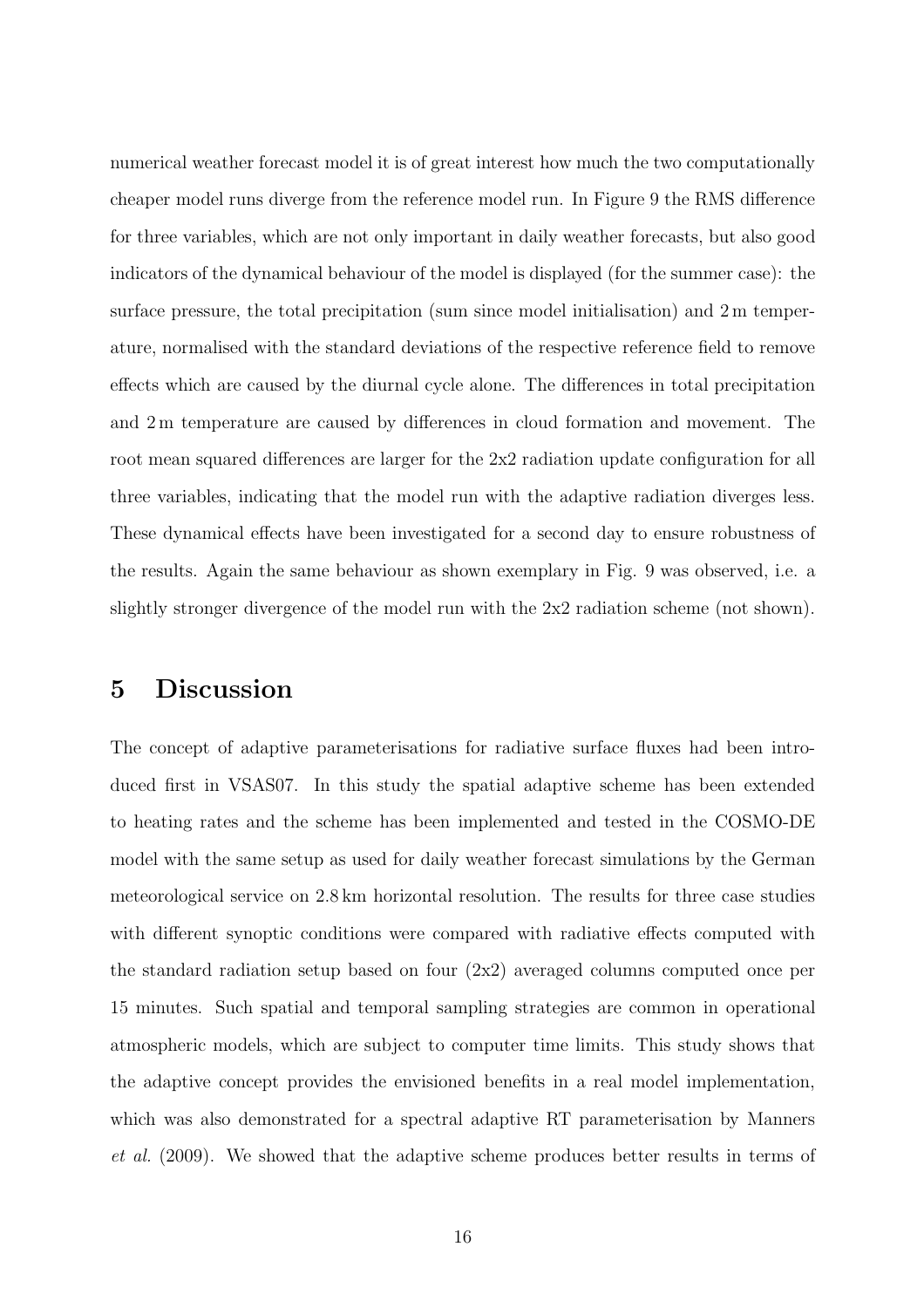random and systematic deviations for the surface fluxes. The deviations for the longwave three-dimensional heating rates did not show these improvements on the smallest scale, but for both, fluxes and heating rates, considerable improvement is achieved for larger averaging scales, which are dynamically more important. The 2x2 averaging scheme leads to too low variability of the radiation fields due to the smoothing by the 2x2 filter, whereas the adaptive scheme does not decrease the variability, but matches the reference standard deviations well.

Evaluating model consistency based on relationships between radiation surface fluxes and rain rates or cloud water content leads to the conclusion that the adaptive scheme is better in conserving these physical relations by capturing changes in cloud cover, while for the 2x2 scheme these correlations are on the one hand smoothed out due to averaging, on the other hand fast moving and developing clouds can not be tracked by the quarterhourly updates. The adaptive scheme benefits from some new calculations made at high frequency in each region and thus does not miss rapid developments. The search of similar atmospheric columns assures that the heating rates and surface fluxes are taken from similar cloudy or cloudfree columns, leading to consistent radiative and atmospheric characteristics.

Simulations with the different radiation options have also been carried out for the operational COSMO-EU model, which runs on a larger model domain with 7 km horizontal grid spacing. Here the operational setting where updates are computed only once per forecast hour and kept constant in between shows the worst results, indicating that also for that scale either the adaptive or the 2x2 scheme would be more appropriate.

Crucial for weather forecasts is the question, which CPU-time saving configuration has the least deteriorating effect on the dynamical model development. To answer this question single model runs were carried out where the different radiation quantities of the adaptive and 2x2 averaging schemes were not just computed diagnostically, but were actively used to force the model. We found that the model runs with the operational quarter-hourly 2x2 averaged radiation diverges more from the reference model run with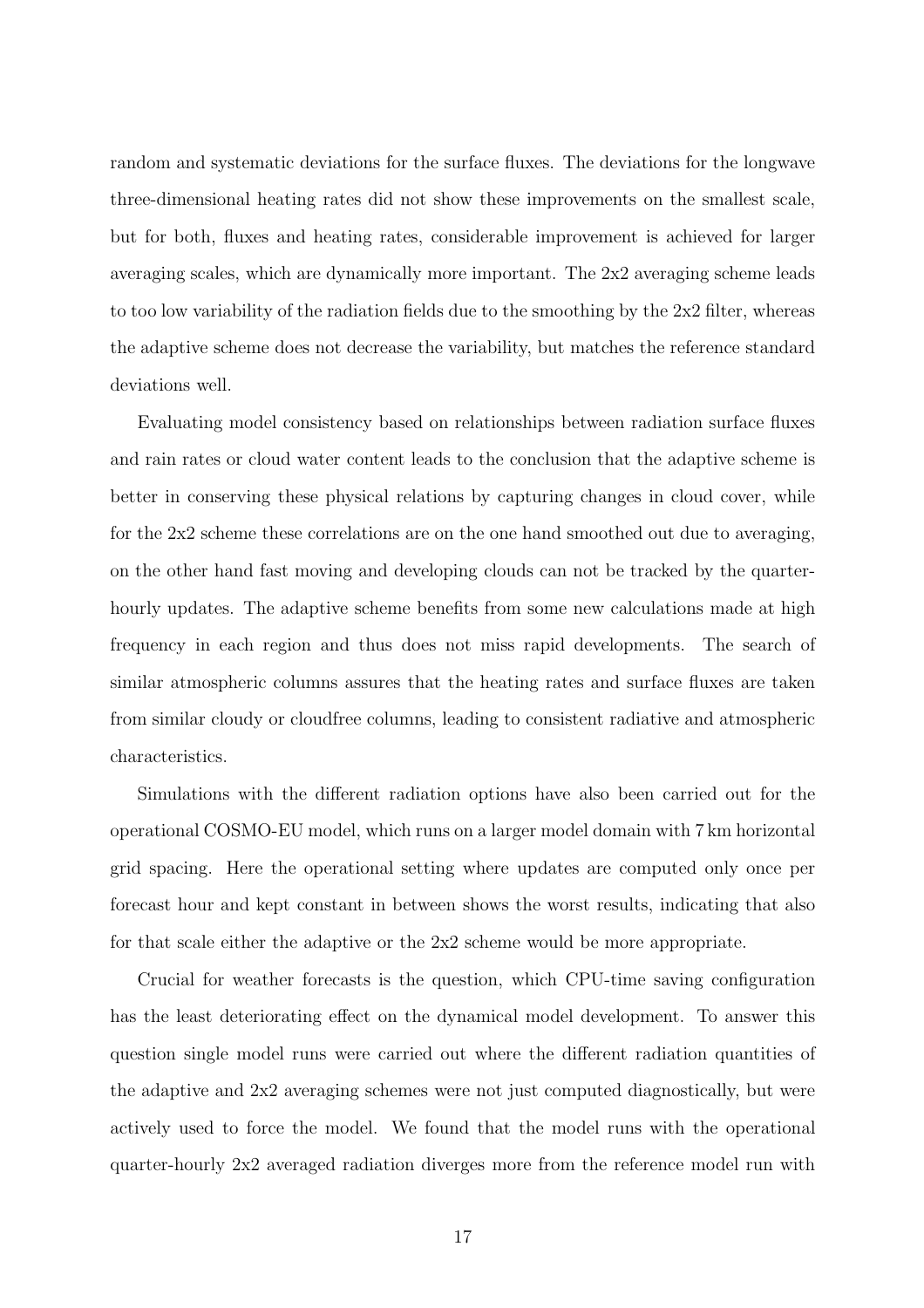highly frequent calls to radiation scheme than the model run employing the spatial adaptive scheme. Thus it can be concluded that the benefits of the adaptive scheme (improved surface fluxes, heating rates at coarse scales and physical relations between variables) are more important than the slightly worse results for the heating rates on the smallest scale. All this is achieved without an increase in computation time, but based on a more intelligent way of exploiting the available computation resources and distributing the information from the complex radiation scheme to the rest of the field.

As further improvement of the scheme a combination of the spatial adaptive scheme with the temporal adaptive scheme proposed in VSAS07, is planned. In that scheme the grid points for which a call to the complex radiation scheme is carried out are not fixed, but a very simple radiation scheme based on a multiple linear regression is used to find the columns that have undergone the largest atmospheric changes since the last update. This gives even better information on the radiative quantities in regions where the clouds are developing and moving rapidly. Furthermore, remaining differences between the best matching nearby colunn and the true atmospheric profile can be corrected by the simple radiation scheme. We also aim for an improvement of the results for the heating rates, potentially by better correction methods or a seach algorithm which not only incorporates vertically lumped measures.

The adaptive approach has been tested on the meso- $\gamma$ -scale, because for high horizontal resolutions the problem of fast moving clouds becomes an important task; the persistence assumption made in many operational codes leads to highly inconsistent situations. However, it has been shown, e.g. by Morcrette (2000) for longer, seasonal simulations, that deviations due to sampling of radiation computations build up in time. They can have considerable impact on the dynamical development of the model, leading to a too cold stratosphere through cloud-radiation-convection interactions for his simulations with the ECMWF model. Thus, also for larger scale models, especially for climate simulations where the heat budget is of particular importance, the use of adaptive radiation computations as a tool to provide better radiative fluxes and heating rates without increasing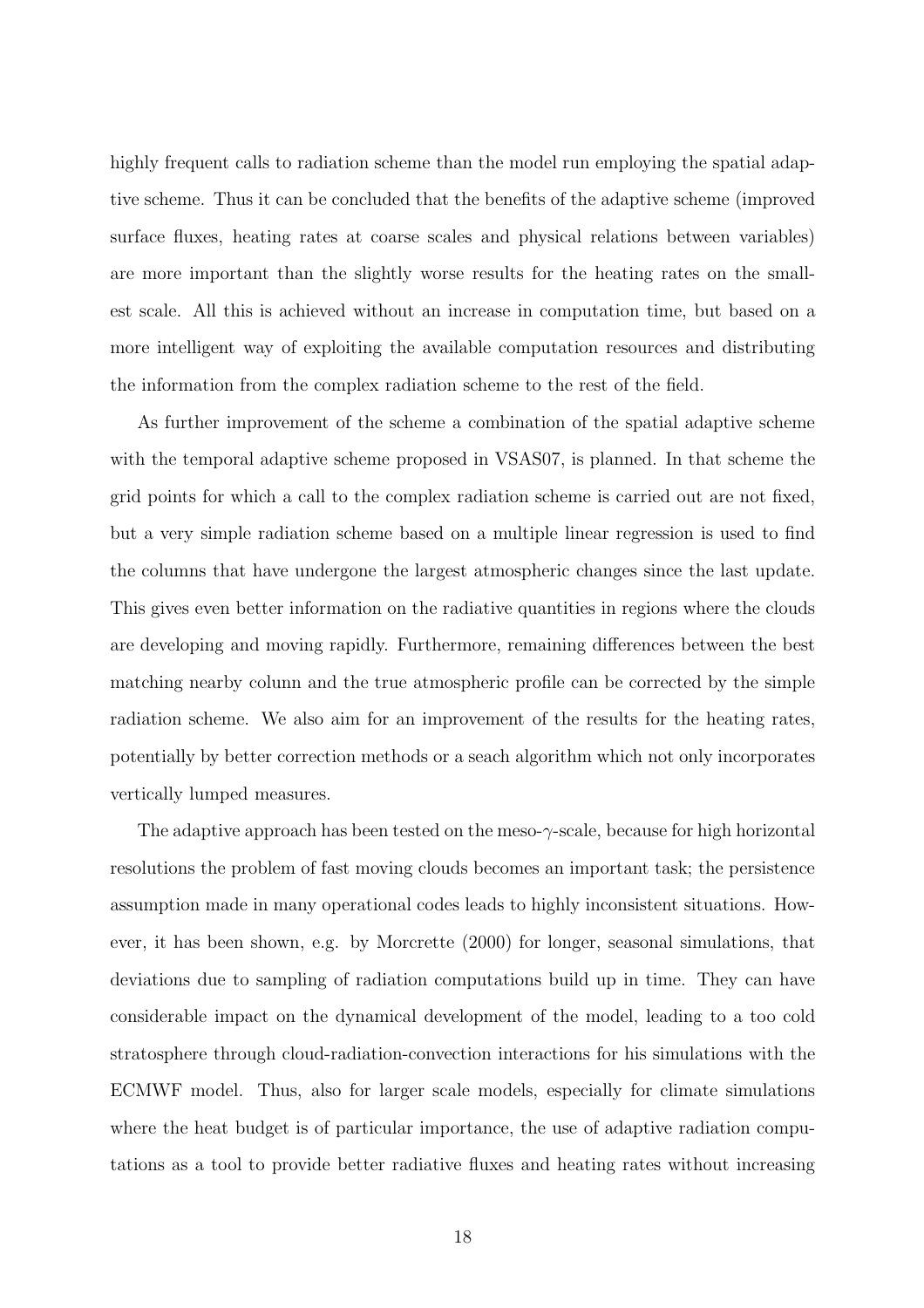computational burden, should be considered.

We applied this concept to radiative transfer, because it is one of the most expensive parameterisation in terms of computation time. However, the general idea of combining complex parameterisation with more simple schemes to spread the accurate information in time and space (or spectral space) to save computational resources can also be applied to other parts of the model physics or also model dynamics. The mode-splitting approach by Klemp and Wilhelmson (1978) for example, which is applied in many atmospheric models and computes the fast atmospheric waves on intermediate time steps between the coarse model time steps for advective and physical processes, is based on a similar idea.

## Acknowledgements

We gratefully acknowledge financial support by the "Extramurale Forschung" funded by German Meteorological Service (DWD), Offenbach, and by the SFB/TR 32 "Pattern in Soil-Vegetation-Atmosphere Systems: Monitoring, Modelling, and Data Assimilation" funded by the Deutsche Forschungsgemeinschaft (DFG). Moreover, we thank the DWD for the access to the COSMO-analyses data archive and the COSMO model code.

## References

- Baldauf M, Förstner J, Klink S, Reinhardt T, Schraff C, Seifert A, Stephan K. 2009. Kurze Beschreibung des Lokal-Modells Kürzestfrist COSMO-DE (LMK) und seiner Datenbanken auf dem Datenserver des DWD, Deutscher Wetterdienst, Geschäftsbereich Forschung und Entwicklung, Offenbach, Germany, http://www.cosmo-model.org .
- Buizza R, Miller M, Palmer TN. 1999. Stochastic representation of model uncertainties in the ECMWF ensemble prediction system. Q. J. R. Meteorol. Soc. 125: 2887–2908, doi:10.1002/qj.49712556006.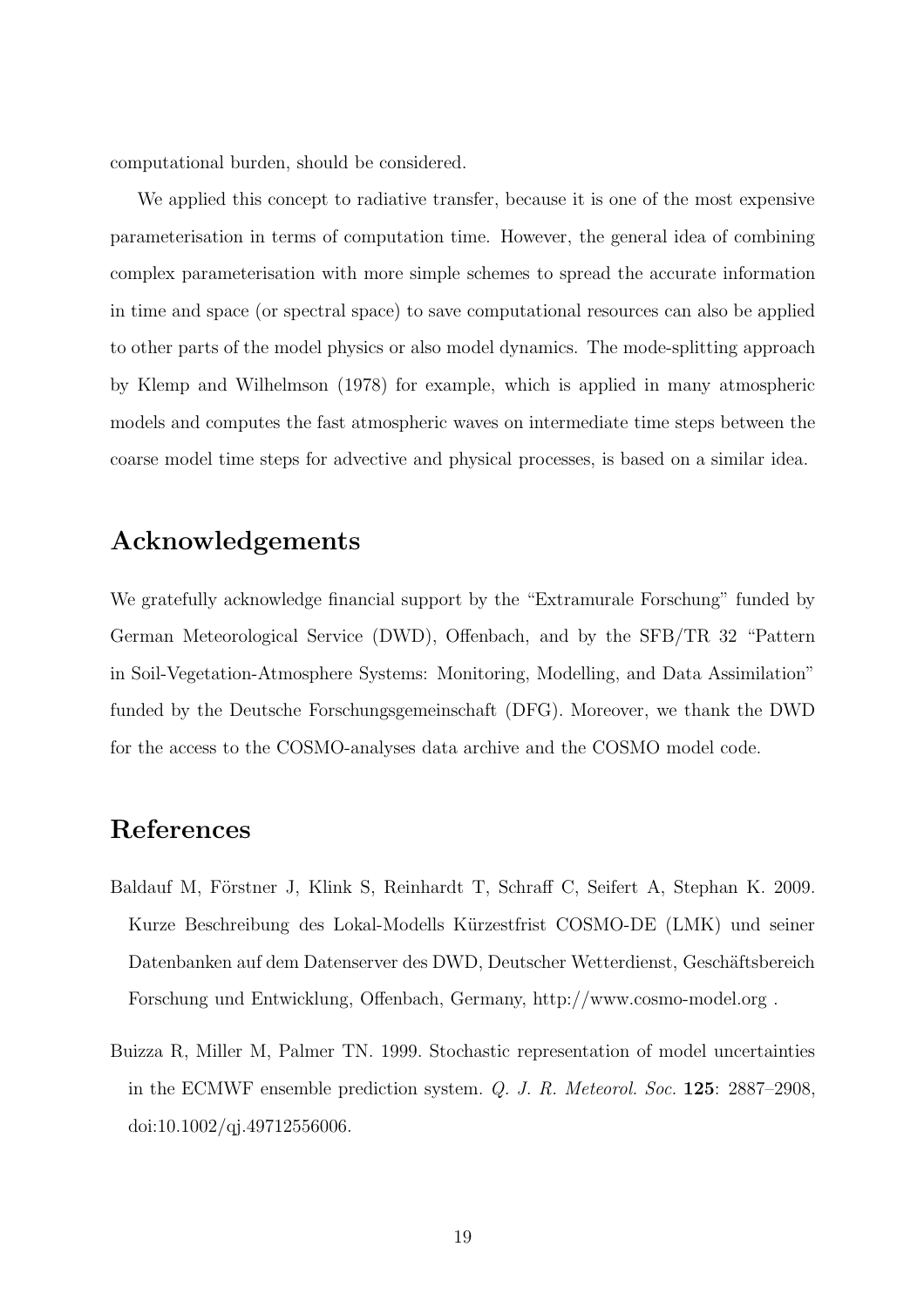- Chevallier F, Chéruy F, Scott NA, Chédin A. 1998. A neural network approach for a fast and accurate computation of a longwave radiative budget. J. Appl. Meteorol. 37: 1385–1397.
- Chevallier F, Morcrette JJ, Chéruy F, Scott NA. 2000. Use of a neural-network-based longwave radiative-transfer scheme in the ECMWF atmospheric model. Q. J. R. Meteorol. Soc. 126: 761–776, doi:10.1002/qj.49712656318.
- Clough S, Shephard M, Mlawer E, Delamere J, Iacono M, Cady-Pereira K, Boukabara S, Brown P. 2005. Atmospheric radiative transfer modeling: A summary of the AER codes. J. Quant. Spectrosc. Radiat. Transfer 91: 233–244, doi:10.1016/j.jqsrt.2004.05.058.
- Kessler E. 1969. On the distribution and continuity of water substance in atmospheric circulations. In: Volume 32 of Meteorological Monographs, vol. 10. Am. Meteorol. Soc.: Boston, USA.
- Klemp JB, Wilhelmson RB. 1978. The simulation of three-dimensional convective storm dynamics. J. Atmos. Sci. 35: 1070–1096.
- Krasnopolski VM, Fox-Rabinovitz MS, Chalikov DV. 2005. New approach to calculation of atmospheric model physics: Accurate and fast neural network emulation of longwave radiation in a climate model. Mon. Wea. Rev. 133: 1370–1383, doi:10.1175/MWR2923.1.
- Krasnopolski VM, Fox-Rabinovitz MS, Hou YT, Lord SJ, Belochitski AA. 2010. Accurate and fast neural network emulations of model radiation for the NCEP coupled climate forecast system: climate simulations and seasonal predictions. Mon. Wea. Rev. 138: 1822–1842, doi:10.1175/2009MWR3149.1.
- Manners J, Thelen JC, JPetch, PHill, Edwards J. 2009. Two fast radiative transfer methods to improve the temporal sampling of clouds in numerical weather prediction and climate models. Q. J. R. Meteorol. Soc. 135: 457–468.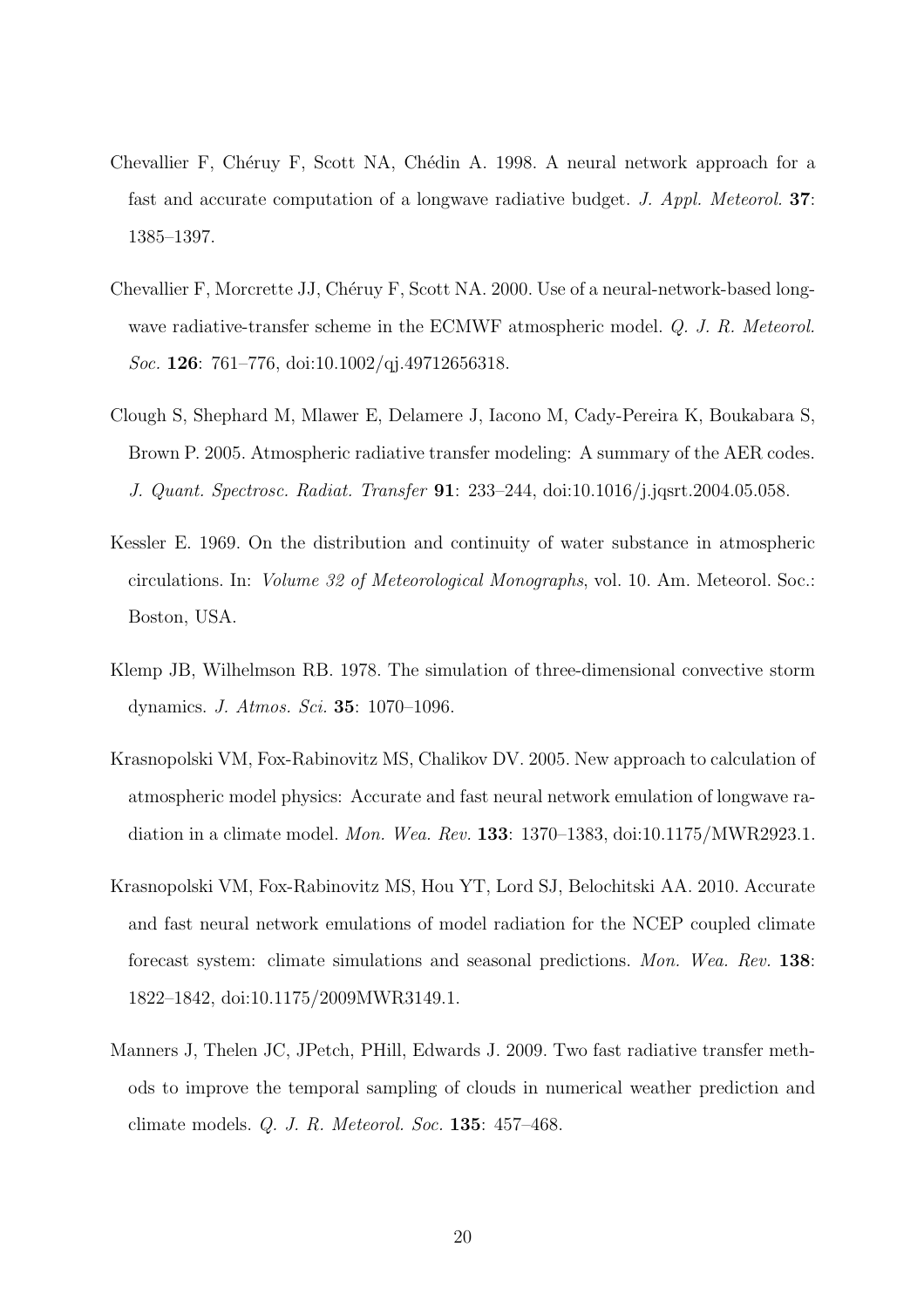- Mlawer E, Taubman S, Brown P, Iacono M, Clough S. 1997. Radiative transfer for inhomogeneous atmospheres: Rrtm, a validated correlated-k model for the longwave. J. Geophys. Res. 102: 16 663–16 682, doi:10.1029/97JD00237.
- Morcrette JJ. 2000. On the effects of the temporal and spatial sampling of radiation fields on the ECMWF forecasts and analyses. Mon. Wea. Rev. 128: 876–887.
- Morcrette JJ, Barker H, Cole J, Iacono M, Pincus R. 2008. Impact of a new radiation package, McRad, in the ECMWF integrated forecasting system. Mon. Wea. Rev. 136: 4773–4798, doi:10.1175/2008MWR2363.1.
- Pielke R, Matsui T, Leoncini G, Nobis T. 2005. A new paradigm for parameterizations in numerical weather prediction and other atmospheric models. National Weather Digest 30: 93–99.
- Pincus R, Barker H, Morcrette JJ. 2003. A fast, flexible, approximate technique for computing radiative transfer in inhomogeneous clouds. J. Geophys. Res. 108D: 4376, doi: 10.1029/2002JD003322.
- Ritter B, Geleyn JF. 1992. A comprehensive radiation scheme for numerical weather prediction models with potential applications in climate simulations. Mon. Wea. Rev. 120: 303–325.
- Stephens GL. 1984. The parameterization of radiation for numerical weather prediction and climate models. Mon. Wea. Rev. 112: 826–867.
- Steppeler J, Doms G, Schättler U, Bitzer H, Gassmann A, Damrath U. 2003. Meso-gamma scale forecasts using the nonhydrostatic model LM. Meteor. Atmos. Phys. 82: 75–96, doi:10.1007/s00703-001-0592-9.
- Tiedtke M. 1989. A comprehensive mass flux scheme for cumulus parameterisation in large-scale models. Mon. Wea. Rev. 117: 1779–1799.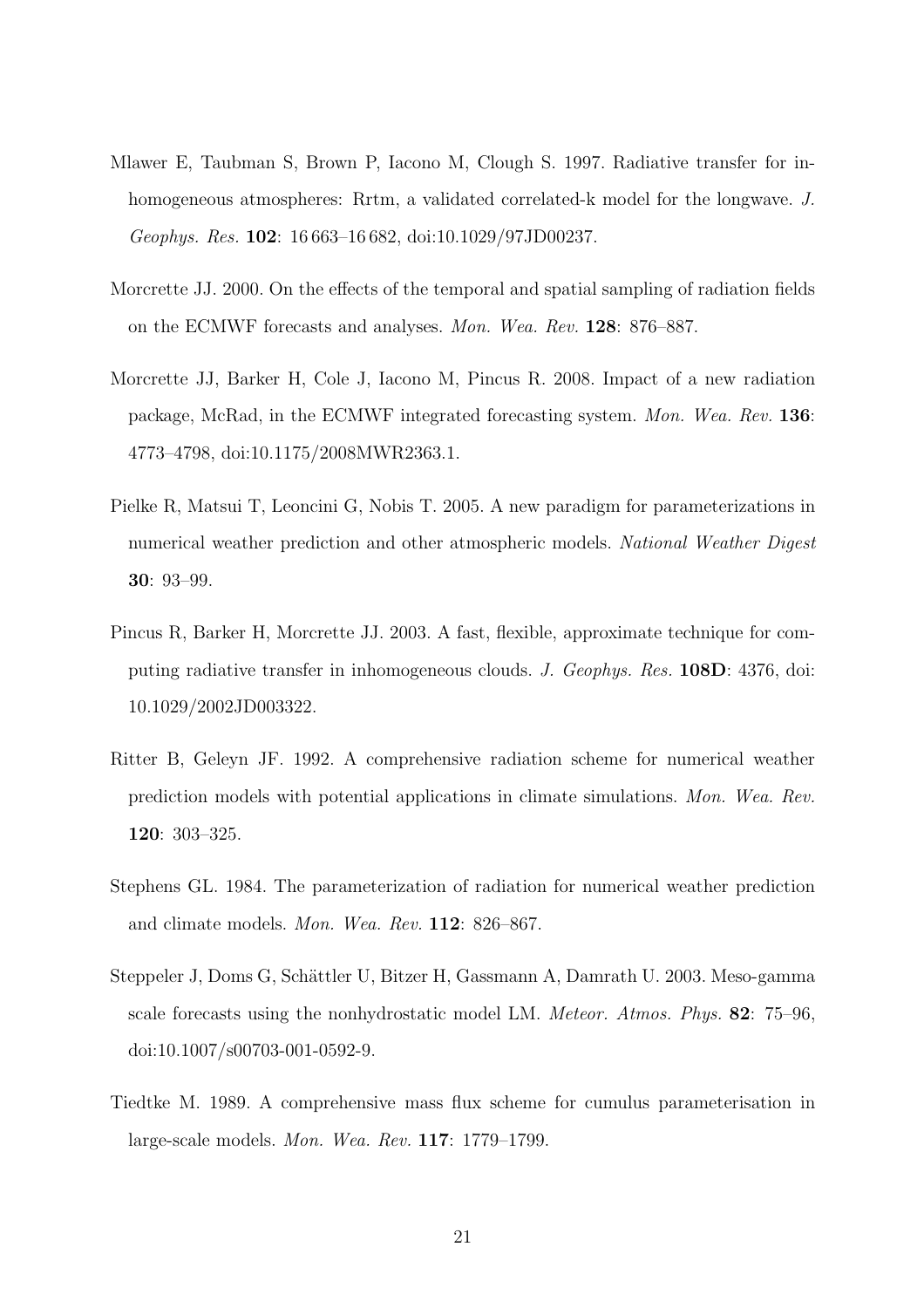Venema V, Schomburg A, Ament F, Simmer C. 2007. Two adaptive radiative transfer schemes for numerical weather prediction models. Atmos Chem Phys 7: 5659–5674, doi:10.5194/acp-7-5659-2007.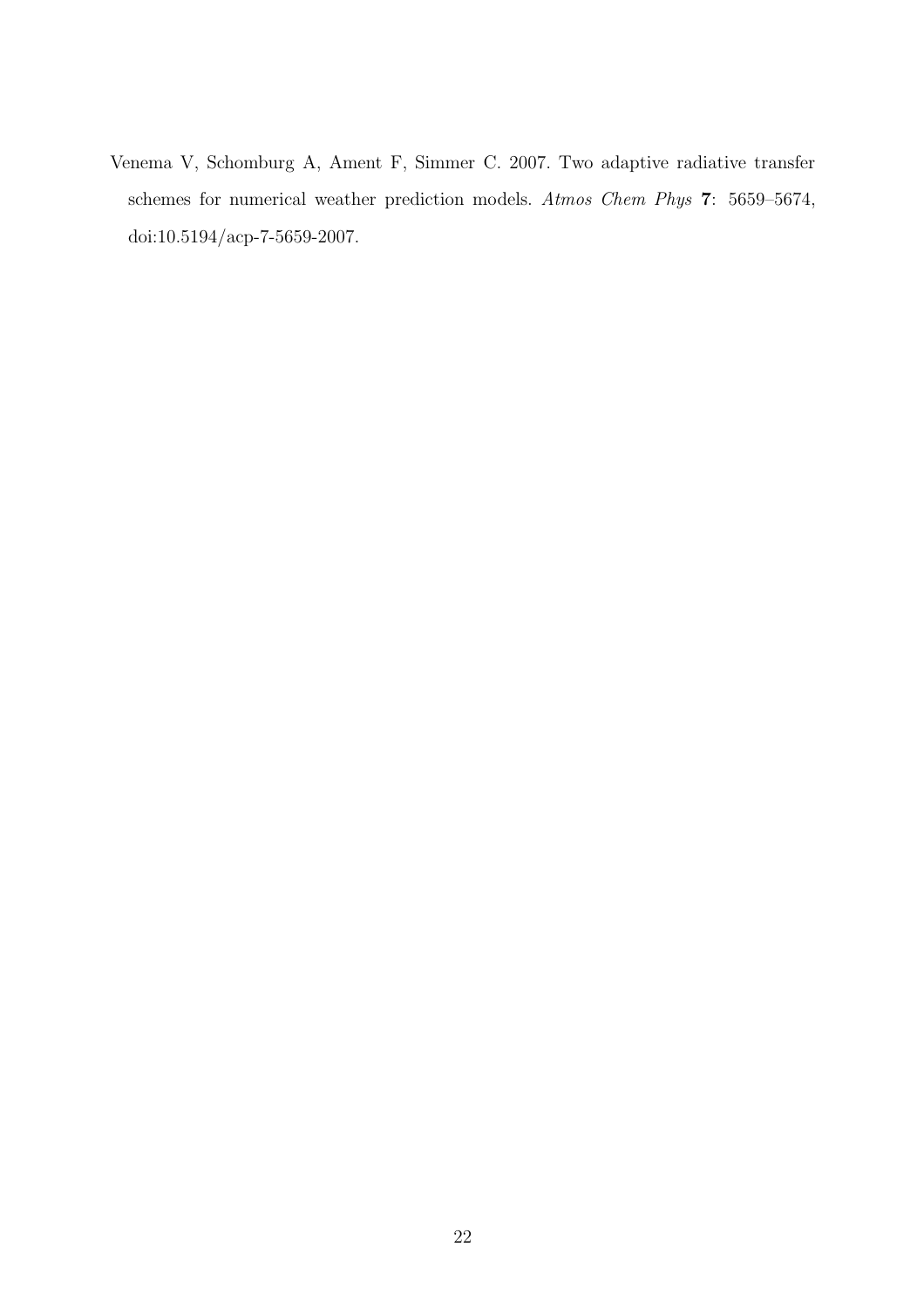|    | 18     | 14                 | $\sqrt{7}$ | 11                   |      |            | 1 18 14     | 7             |    |
|----|--------|--------------------|------------|----------------------|------|------------|-------------|---------------|----|
| 25 |        | 20                 | 23         | 17                   |      | 251020     |             | 23            | 17 |
| 15 | 6      | $\overline{2}$     | 13         | $\overline{4}$       | 15   | $6 \mid 2$ |             | 13            | 4  |
| 12 | 2<br>1 | $\hat{\mathbb{Q}}$ | $69$       | 19                   | 1221 |            | 16          | 9             |    |
| 5  | 8      |                    |            | $24 \mid 3 \mid$ 5 8 |      |            | 24          | 3             | 22 |
|    |        |                    |            |                      |      |            |             |               |    |
| 1  | 1<br>8 | 1                  |            | 4711112              |      |            | $14 \mid 7$ |               |    |
| 25 |        | 20                 | 23         | 172510               |      |            | 20          | 23            |    |
| 15 |        | $\mathbf{2}$       | 13         | $\overline{4}$       | 15   |            | $6 \mid 2$  | 13            | 4  |
| 12 | 21     | 1                  | 69         | 19                   | 1221 |            | 16          | $\mathcal{G}$ |    |

Figure 1: Illustration of the spatial adaptive parameterisation setup tested in the COSMO-DE model configuration: Every 6 timesteps (i.e. 2.5 minutes) one out of  $5x5$  columns is updated by a call to the intrinsic radiation scheme (in this example the dark shaded grid boxes). The update sequence is indicated by the numbers 1-25 in the grid boxes. For the other grid boxes (for example the grid box without number) a search for a similar, recently updated atmospheric column is carried out, in a search region of 5x5 surrounding columns (light shaded pixels). The radiation fluxes and heating rates found are then copied.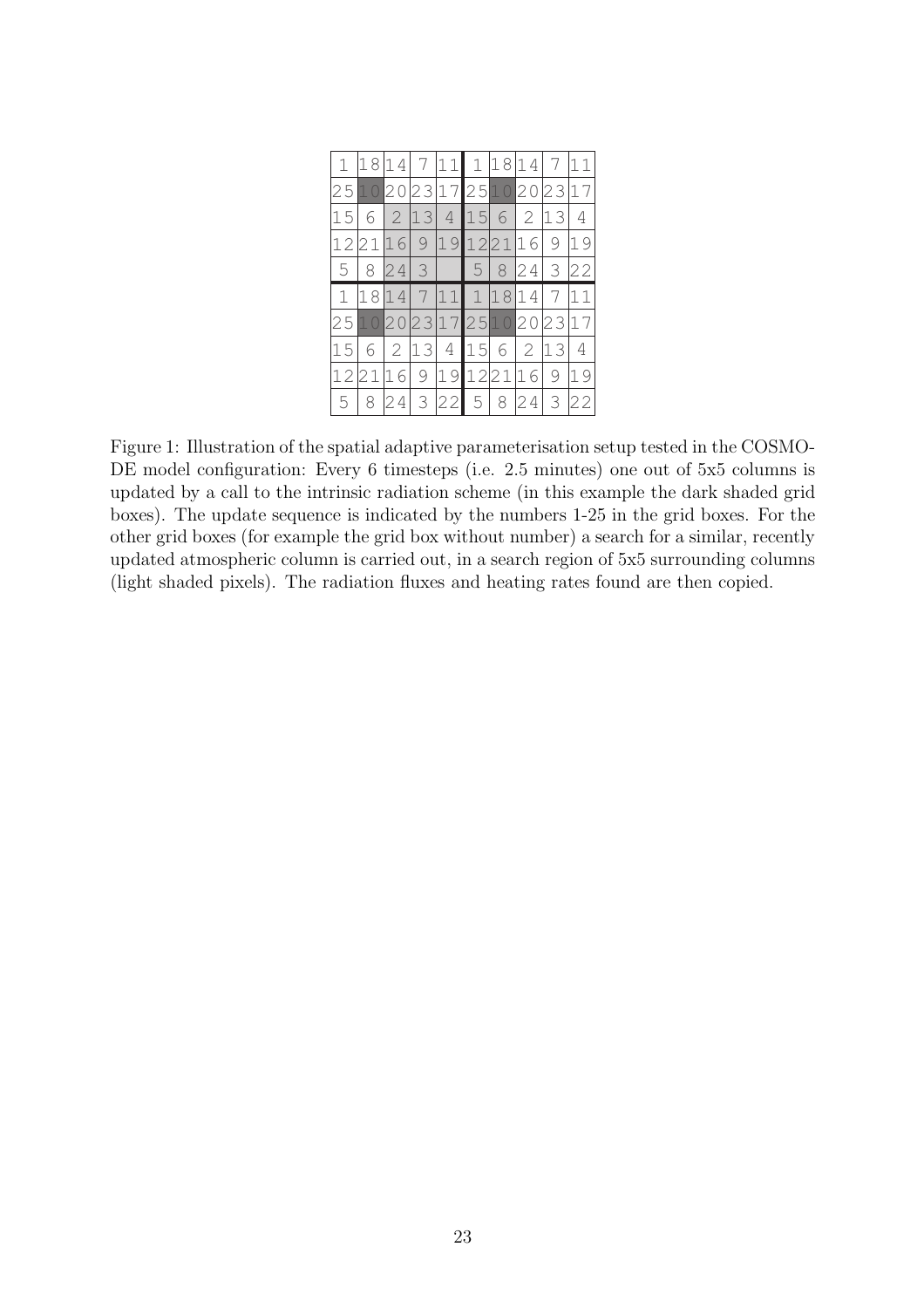

Figure 2: Top: Instantaneous (grey) and hourly averaged (black) root mean square differences in surface net radiation fluxes for shortwave (left) and longwave (right) for the 2x2 COSMO-DE scheme (solid) and for the adaptive scheme (dashed), for 21 June 2004. Bottom: The same for the biases. For the adaptive scheme the instantaneous and hourly averaged differences are almost identical.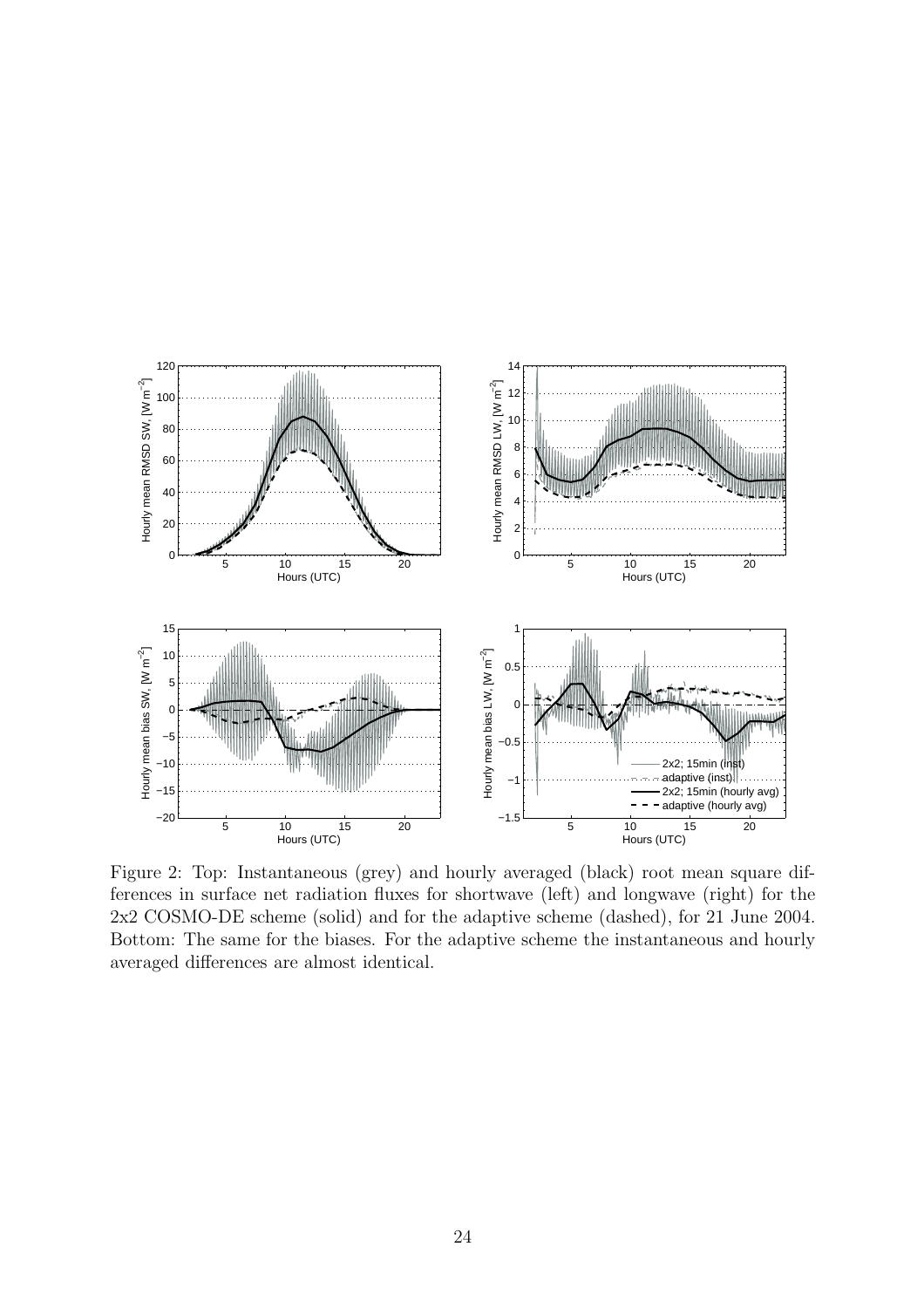

Figure 3: Diurnal cycle of mean root mean square differences (top) and bias (bottom) for columns of atmospheric heating rates for the summer case 21 June 2004. Left: shortwave; right: longwave.



Figure 4: Mean profile of root mean square differences (top) and bias (bottom) of atmospheric heating rates for the summer case 21 June 2004. Left: shortwave, Right: longwave.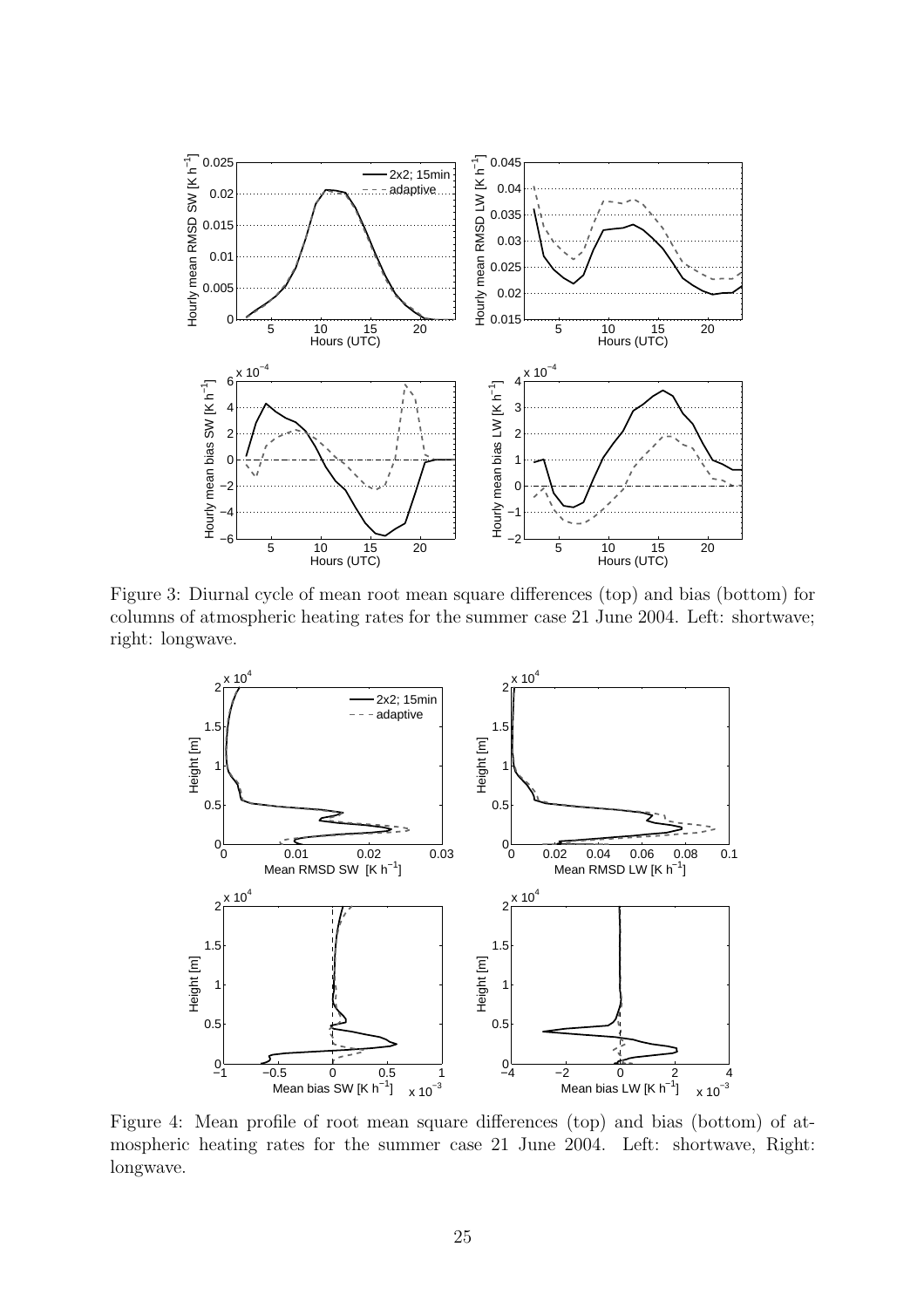

Figure 5: Root mean square differences computed for different spatial scales, based on results for all three case studies. Left: surface fluxes; right: heating rates.



Figure 6: RMSD for surface radiation net fluxes for a model run with 7 km resolution (left: shortwave, right: longwave) again for the summer case. Additionally shown are the deviations for hourly radiation updates for the whole field.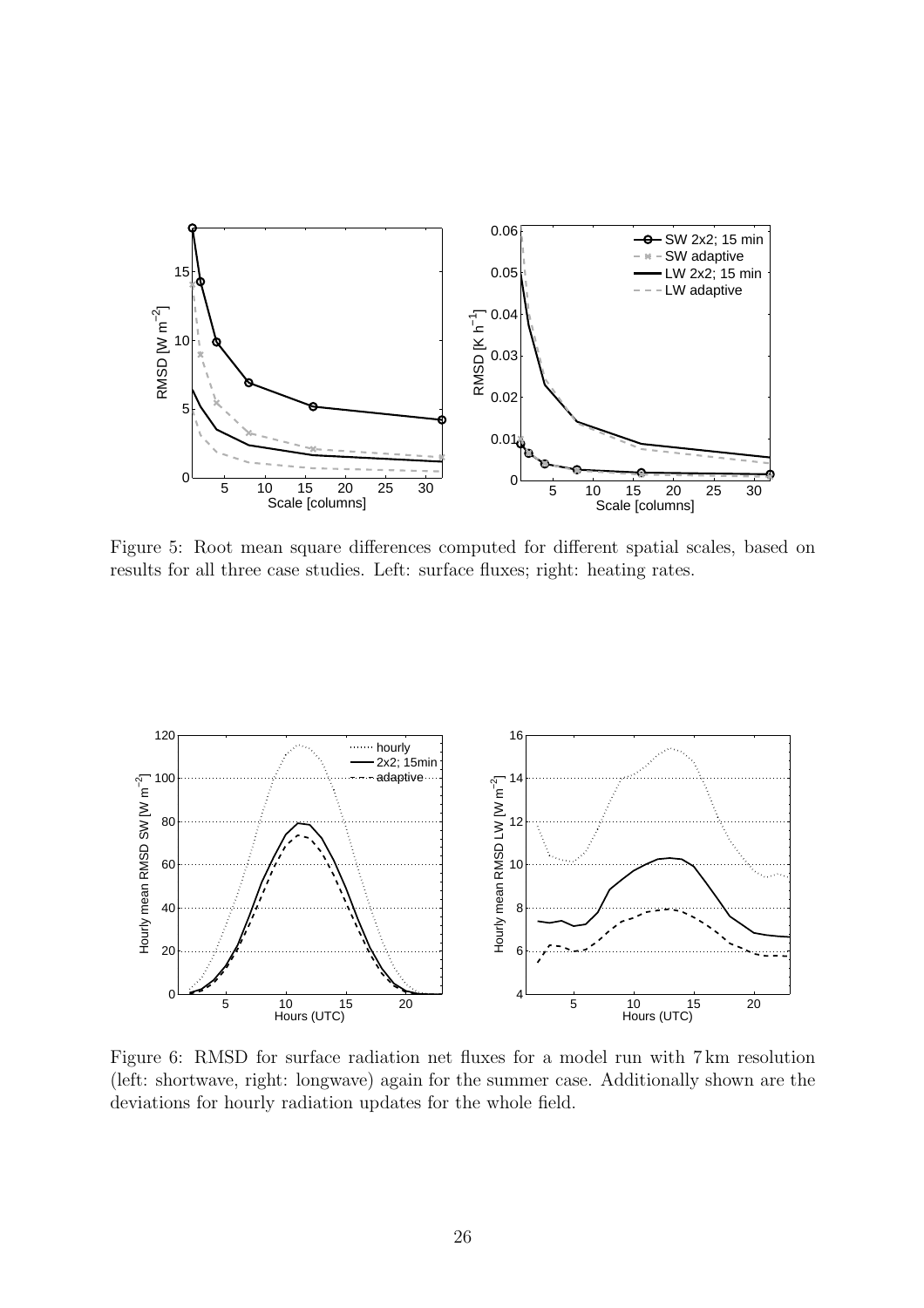

Figure 7: Left: Mean shortwave surface net fluxes for different LWP values. For legability cloudfree columns have been omitted. Right: Estimated probability density function of shortwave fluxes for a LWP value of 0.5 kg m<sup>−</sup><sup>2</sup> , based on a normal kernel function. Data taken from 1200 to 1700 UTC on 21 June 2004.



Figure 8: Left: RMS difference between the ECDFs for logarithmic LWP and surface radiation fluxes of the 2x2-column-averaging scheme and the spatial scheme for the summer case study. The light grey bars denote sunrise and sunset, respectively. Right: The same for rain rates and radiation fluxes.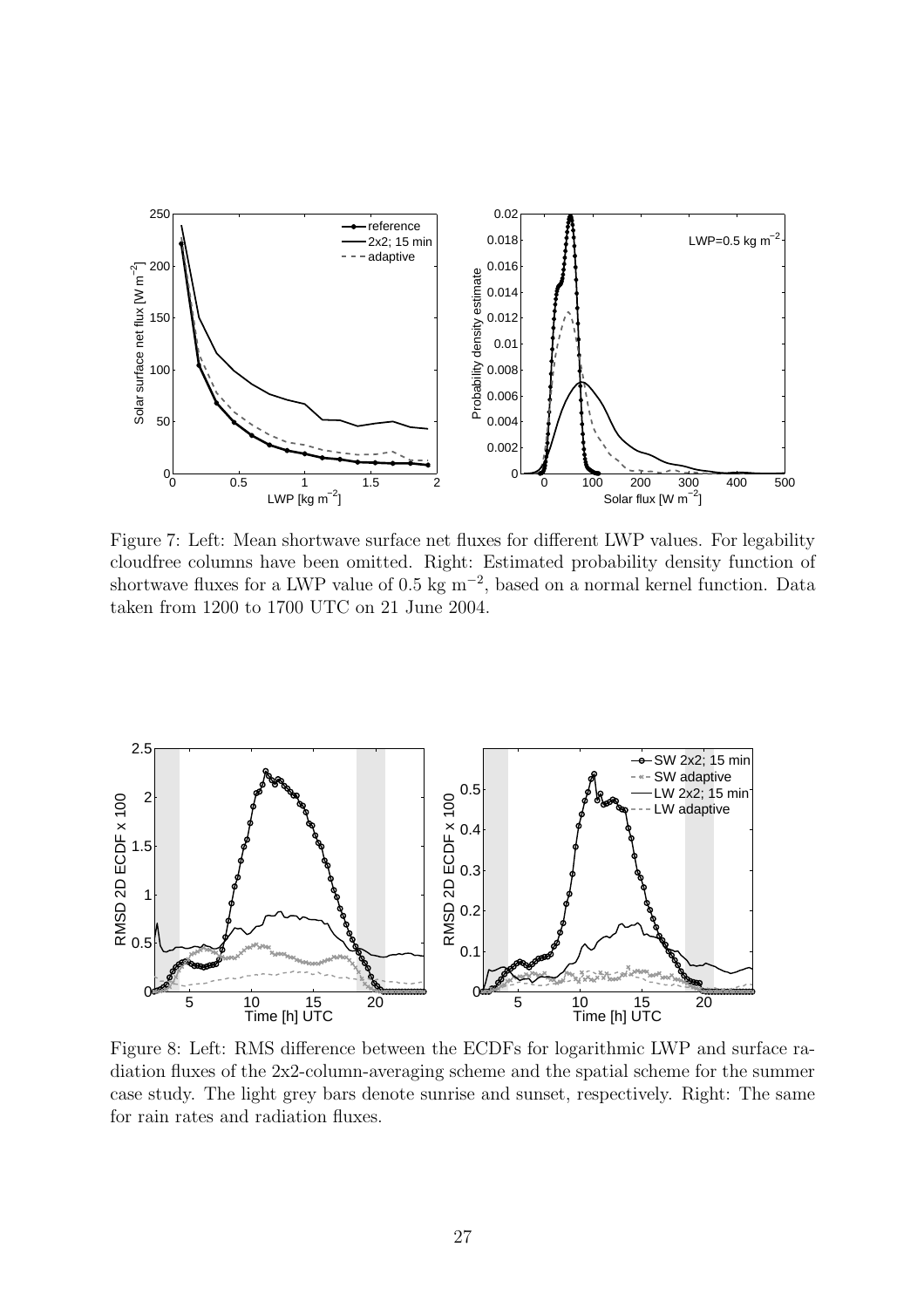

Figure 9: Root mean square difference of surface pressure, total precipitation and 2 m temperature for model runs driven by different radiative forcing for 21 June 2004. The deviations are normalised with the standard deviations of the reference field for the respective variable.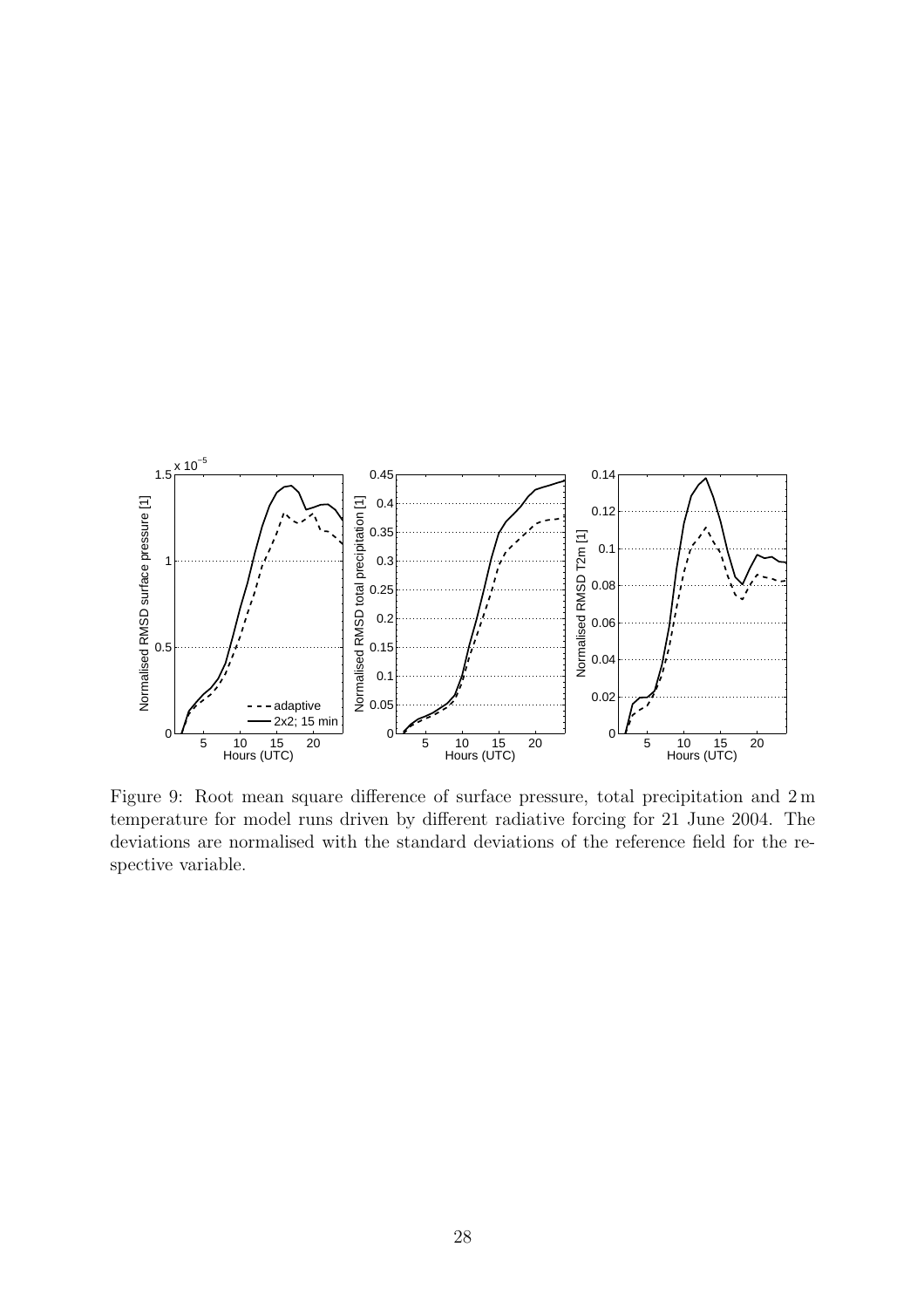Table 1: Cost function for finding a nearby radiatively similar atmospheric column. The weights are optimised for minimal errors for the heating rates.

|         | Cost function $\delta = w_1 \Delta CCL + w_2 \Delta CCT + w_3 \Delta L LWP + w_4 \Delta I WV + w_5 \Delta \alpha + w_6 \Delta t +$ |
|---------|------------------------------------------------------------------------------------------------------------------------------------|
|         | $w_7$ <i>dist</i>                                                                                                                  |
| Weights | $w_1 = 0.37; w_2 = 7.85; w_3 = 2.1734kg m^{-2^{-1}}; w_4 = 2.0801kg m^{-2^{-1}};$                                                  |
|         | $w_5 = 13.69$ ; $w_6 = 0.267s^{-1}$ ; $w_7 = 0.744$ ;                                                                              |

 $CCL$ : low level clouds (below 800 hPa) [1];  $CCT$ : total cloud cover [1];  $LLWP$ : logarithm of liquid water path [kg m<sup>-2</sup>]; IWV: integrated water vapour [kg m<sup>-2</sup>];  $\alpha$ : surface albedo [1]; t: time since last update [s]; dist: distance between grid points [1].

Table 2: Correction applied to the radiation variables after copying a recently updated column in the spatial adaptive scheme.

| Variable                          | Correction                                                                                                                                       |
|-----------------------------------|--------------------------------------------------------------------------------------------------------------------------------------------------|
| SW heating rates                  |                                                                                                                                                  |
| SW and PAR surface radiation flux | $H_{SW} = H_{SW} \frac{\cos(\Theta_x)}{\cos(\Theta_c)}$<br>$F_{SW} = F_{SW} \frac{\cos(\Theta_x)}{\cos(\Theta_c)} \frac{1-\alpha_x}{1-\alpha_c}$ |
| LW heating rates                  | no correction                                                                                                                                    |
| LW surface radiation flux         | $F_{LW} = F_{LW} + (\sigma (1 - \alpha_{IR}) (T_{G,c}^4 - T_{G,x}^4))$                                                                           |

Θ: solar zenith angle,  $\alpha$ : surface albedo,  $\sigma$ : Stefan Boltzmann constant,  $T_G$ : ground temperature,  $\alpha_{IR}$ : infrared albedo; the indices  $c$  and  $x$  denote the value from the copied and the actual local grid point, respectively.

Table 3: Overview of radiation configurations.

|           |     | Radiation scheme Call frequency [min] Number of columns updated |
|-----------|-----|-----------------------------------------------------------------|
| Reference | 2.5 | all                                                             |
| Adaptive  | 2.5 | 1/25                                                            |
| COSMO-DE  | 15  | $1/4$ (averaging $2x2$ columns)                                 |